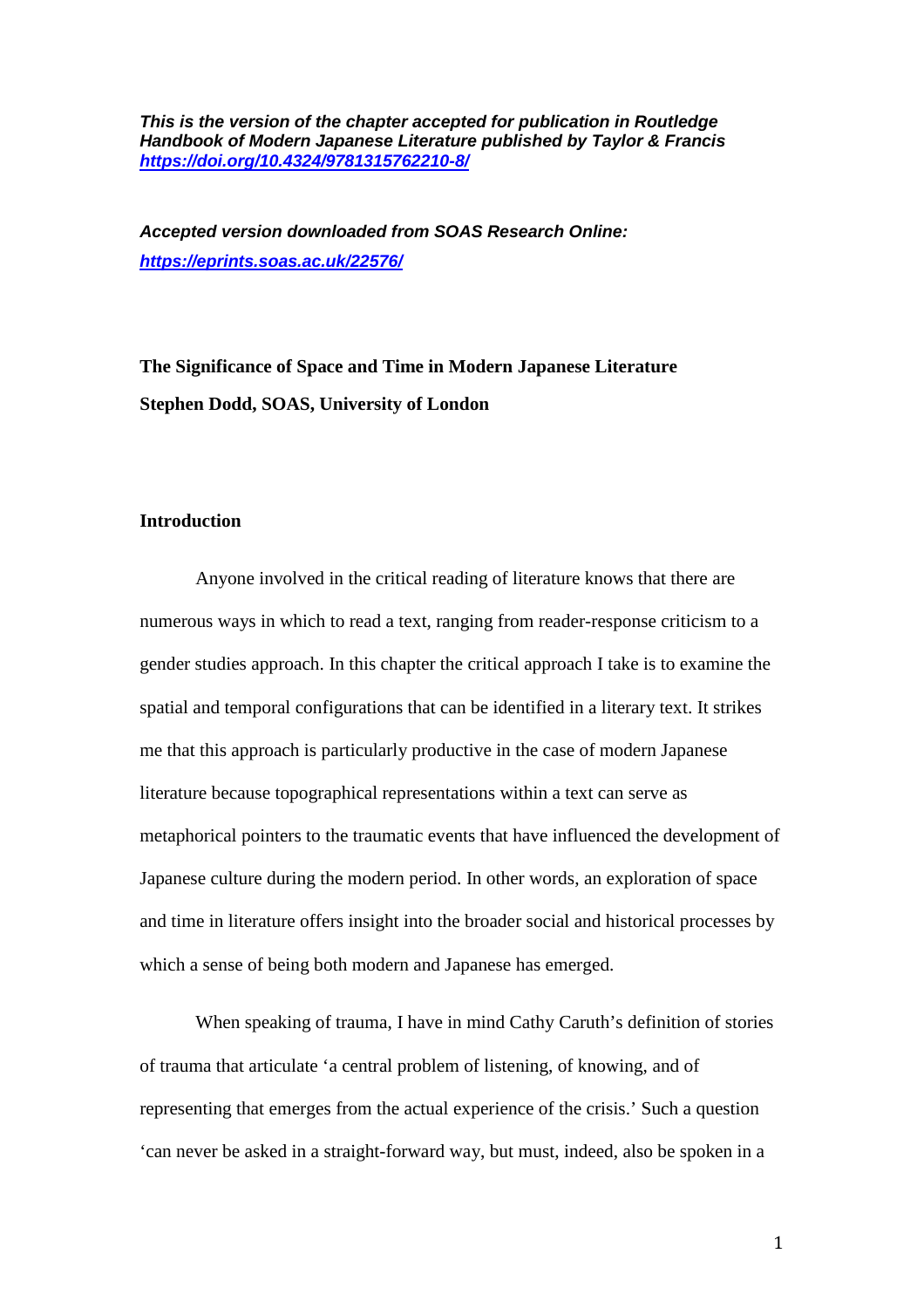language that is always somehow literary: a language that defies, even as it claims, our understanding' (1996: 5). In the case of modern Japan, the trauma expressed through literature relates most clearly to the increasingly insistent presence of the West from the 1850s and the consequent dramatic ruptures that affected all spheres of Japanese society, particularly from the beginning of Meiji in 1868. In addition to such external pressures, social upheavals that emerged from within Japan as the authority of the Tokugawa shogunate began to decline also had an effect. Taken together, these changes inevitably had a profound effect on the shape of modern Japanese literary sensibility.<sup>[1](#page-2-0)</sup>

Representations of space and time from the Meiji period (1868-1912) may be read in part as an attempt to articulate this experience of traumatic loss, and to flesh out alternative versions of belonging precisely at a time when a fixed sense of cultural identity was becoming more difficult to grasp. Therefore, it makes sense to see spatial configurations within any literary text not so much as a passive, pre-existing zone in which events simply take place, but rather as a dynamic process intertwined with the historical flow that contributed towards the creation of the Japanese experience of modernity.

We should also keep in mind the complex ways in which modern Japanese writers and critics came to articulate a sense of time and space in their literature. It would be especially wrong to imply that the arguments framed by Japanese writers were entirely dependent on the influence of Western critics. It nonetheless still makes sense to acknowledge within this chapter some of the major Western theorists who have explored similar intellectual territory. After all, the majority of Japanese writers and intellectuals since Meiji have been more than happy to engage with Western literary theories even while they have also continued to draw inspiration from aspects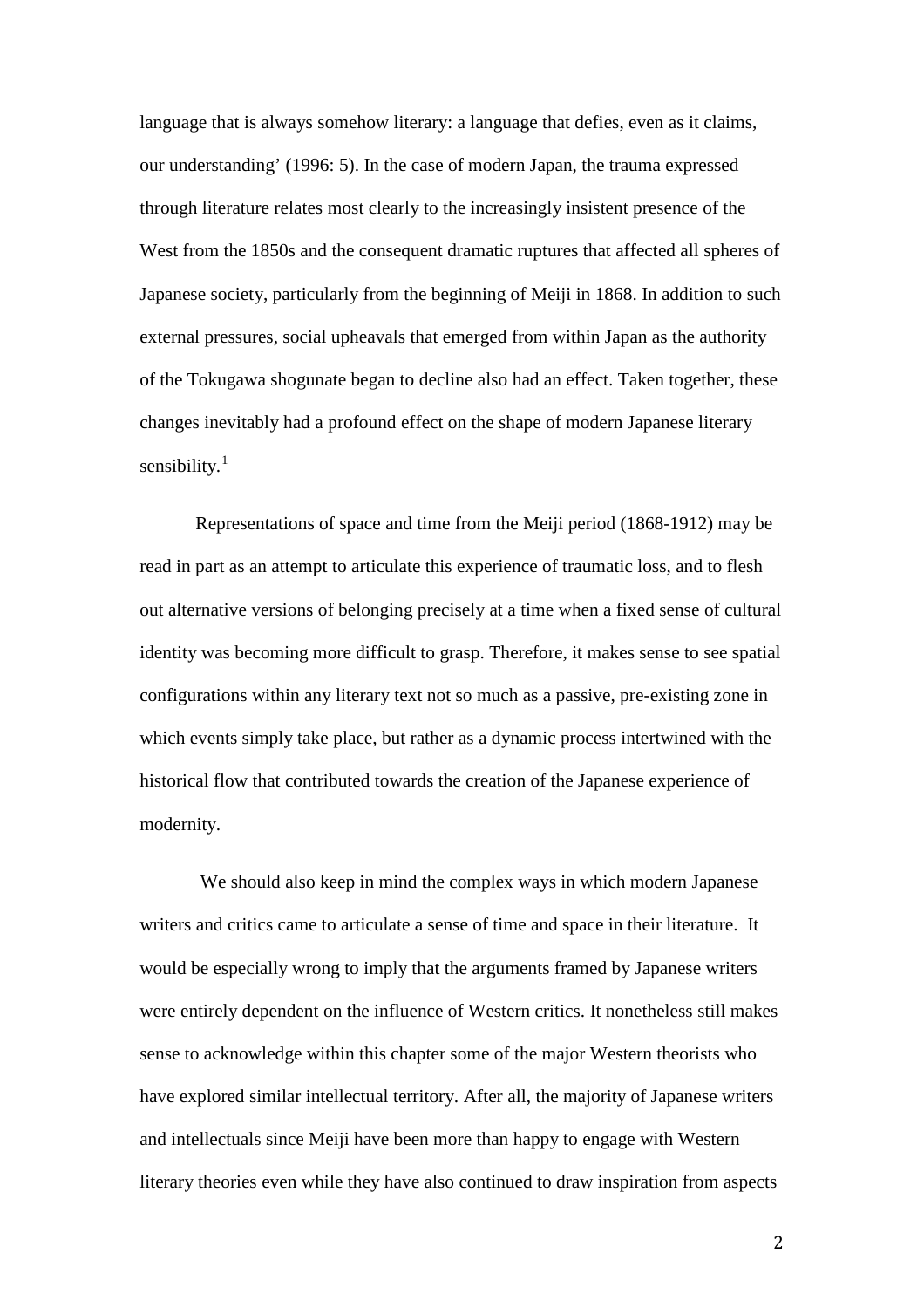of their own native tradition. Indeed, as the world has become ever more interconnected through travel and communications, intellectual communities both inside and outside Japan have increasingly relied upon a common body of critical texts in their interpretation of literary works.

Finally, the following broad overview hopefully provides greater clarity to us as contemporary readers, since we are no less heirs to accumulated layers of interpretation drawn from both Western and Japanese critical traditions that have accrued to the way we read Japanese literary texts in the present day.

### **General Theoretical Approaches to Space and Time**

<span id="page-2-7"></span><span id="page-2-6"></span><span id="page-2-5"></span><span id="page-2-4"></span><span id="page-2-3"></span><span id="page-2-2"></span><span id="page-2-1"></span><span id="page-2-0"></span>Michel Foucault once noted that, if the nineteenth century was dominated by history, then 'the present epoch will perhaps be above all the epoch of space' (1986: 22). And indeed, theories of space proved to be a rich vein in the body of Western critical thought throughout the twentieth century. Some of the most obvious examples include Walter Benjamin's portrayal during the 1930s of the French poet Charles Baudelaire as a mid-nineteenth century flâneur whose bodily engagement with the crowded streets of Metropolitan Paris provided clues to an emergent modernist sensibility (see Benjamin 2006). Georg Simmel's earlier work 'The Metropolis and Mental Life,' written in 1903, was equally influential in its concern with the transformative dynamic between individuals and their urban environments that engendered an 'intensification of emotional life due to the swift and continuous shift of external and internal stimuli,' albeit from a more anthropological angle (Simmel 1971: 325).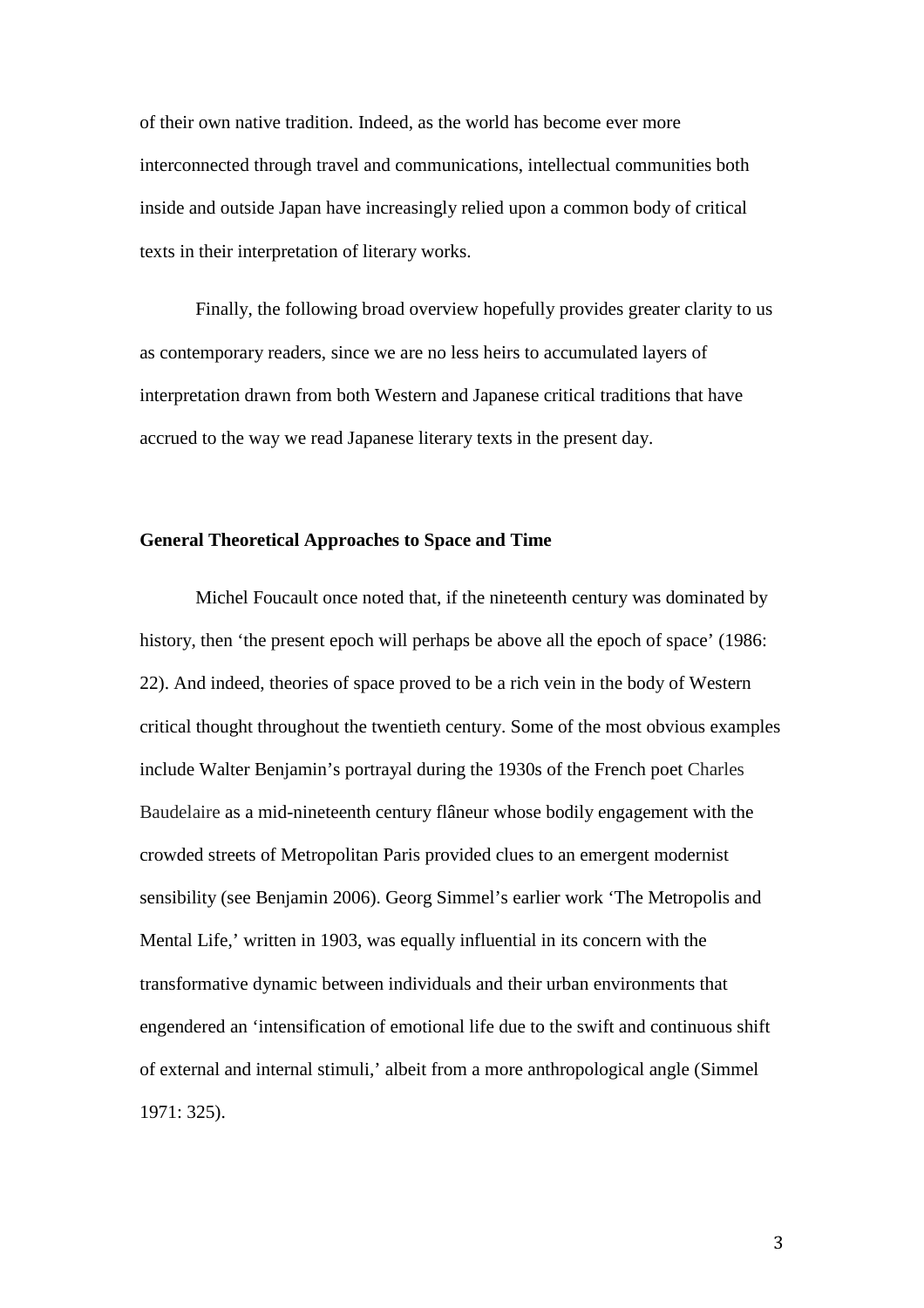<span id="page-3-1"></span><span id="page-3-0"></span>Marxist critics have frequently concentrated on the material relations between people and place at the level of daily experience, so it is not surprising that they figure prominently in space-centered critical theories. Names associated with this approach include Henri Lefebvre, David Harvey and Edward Soja.<sup>[2](#page-2-1)</sup> On the other hand, some critics have been keener to employ a psychological framework in their articulation of spatial configurations. For instance, Gaston Bachelard's writing is characterized by a discursive and seductively poetic style, but it also seeks inspiration from Freudian theories. Indeed, his *The Poetics of Space* (1994), first published in 1958, has come to be regarded as one of the most compelling and lyrical explorations of relations between people and place from a psychoanalytical perspective.

Bachelard's interests initially lay in the philosophy of science, but he became increasingly fascinated with the imaginative dimension of the creative mind as it interacted with and was itself shaped by physical space. Drawing on psychoanalytical concerns with the unconscious and poetical 'dream' language, he spoke of a 'topoanalysis,' which he described as 'a systematic psychological study of the sites of our intimate lives' (1994: 8). Bachelard sought to trace the dynamic relationships between the individual conscious subject and the wider material world in which the individual is sited. Specifically, his book explored intimate spatial configurations such as the house, the nest or the inside of a shell. Perhaps echoing Freud's assertion in *The Interpretation of Dreams* that images or symbols within dreams may embody multiple meanings (through what Freud called the process of 'condensation'), Bachelard suggested that everyday spaces embody a multiplicity of meanings and memories, or 'compressed time,' as he called it. His book used literary close readings in order to unpack layered realities that he identified in the texts.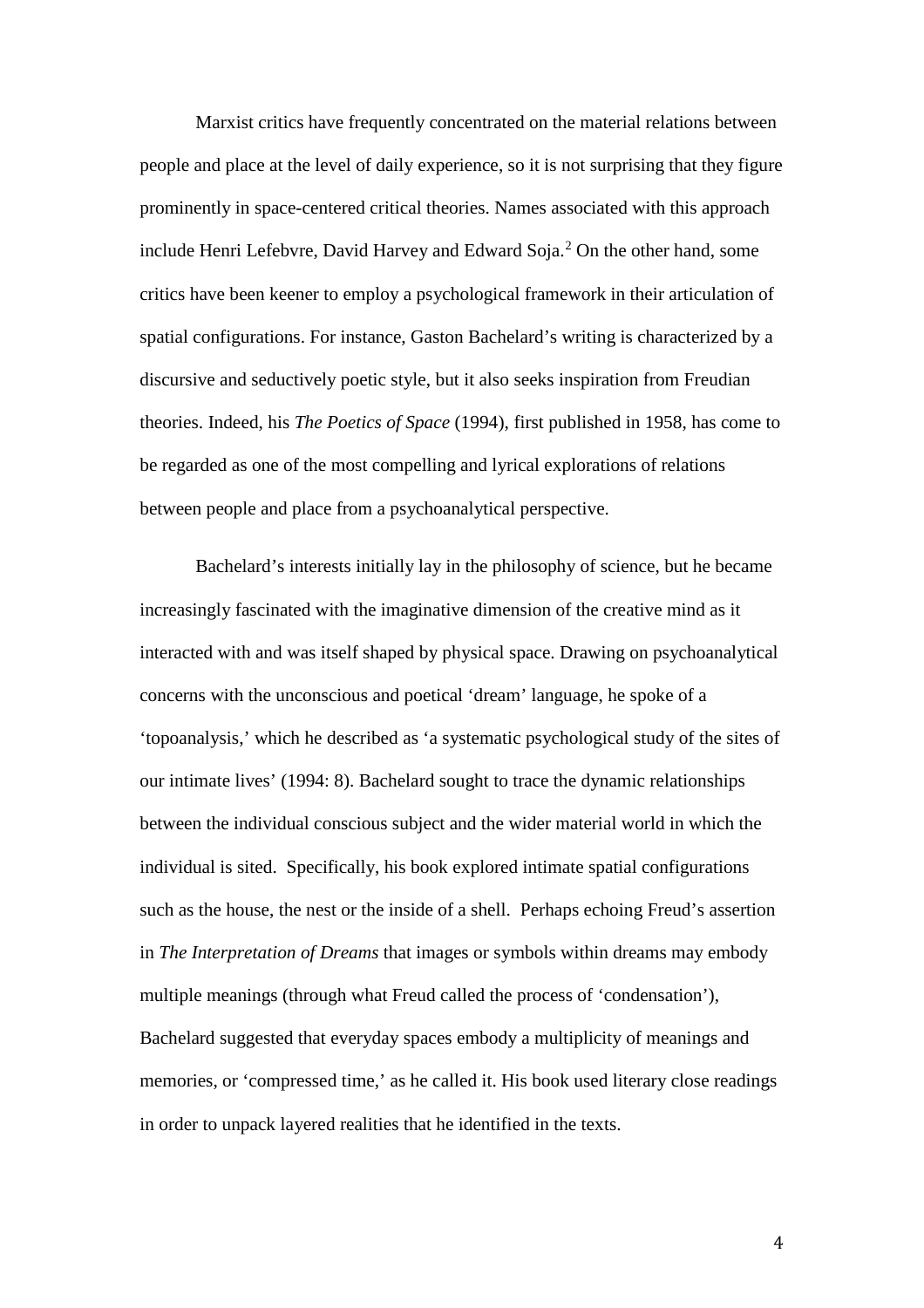<span id="page-4-0"></span>Restrictions of space mean I have touched only briefly on a few of the Western contributors to theoretical interpretations of space and time who have most influenced the Japanese intellectual world. However, suffice it to say that it was really from the late 1960s that critical theory emerged as a major concern in Western academia, and that interest was also taken up in Japan. Many Japanese academics first came to know these Western critics through translation. For instance, Foucault's writing appeared in Japanese versions from the 1960s. A Japanese translation of *Naissance de la Clinique* (1963) appeared in 1969 (trans. Kamiya Mieko, *Rinshō igaku no tanjō*, Tokyo: Misuzu shobō); and a translation of *L'archéologie du savoir*  (1969) appeared only a year after publication in 1970 (trans. Nakamura Yūjirō, *Chi no kōkogaku*, Tokyo: Kawade shobō). Japanese critical works that discussed other important Western critics also emerged during the 1970s. See, for instance, Hasumi Shigehiko's book, *Fūkō, Dōrūzu, Derida*, written in 1978. Other Japanese critics encountered Western theorists more directly. For instance, Karatani Kōjin attended Yale University as a visiting professor from 1975 where he met Frederic Jameson and Paul de Man. Also the postmodern critic Asaka Akira, who highly influential book *Kōzō to chikara—kigōron o koete* (Structure and Power—Beyond Semiotics, Tokyo: Keisō shobō) was published in 1983, has also contributed to English language publications.[3](#page-2-2)

The dissemination of ideas by these western critics helped encourage a wide range of Japanese writers, especially from the fields of anthropology and sociology, to branch out in a similar fashion into the area of space-centered studies. These studies often took the form of an interest in urban space (*toshi kûkan*), particularly centered on the city of Tokyo.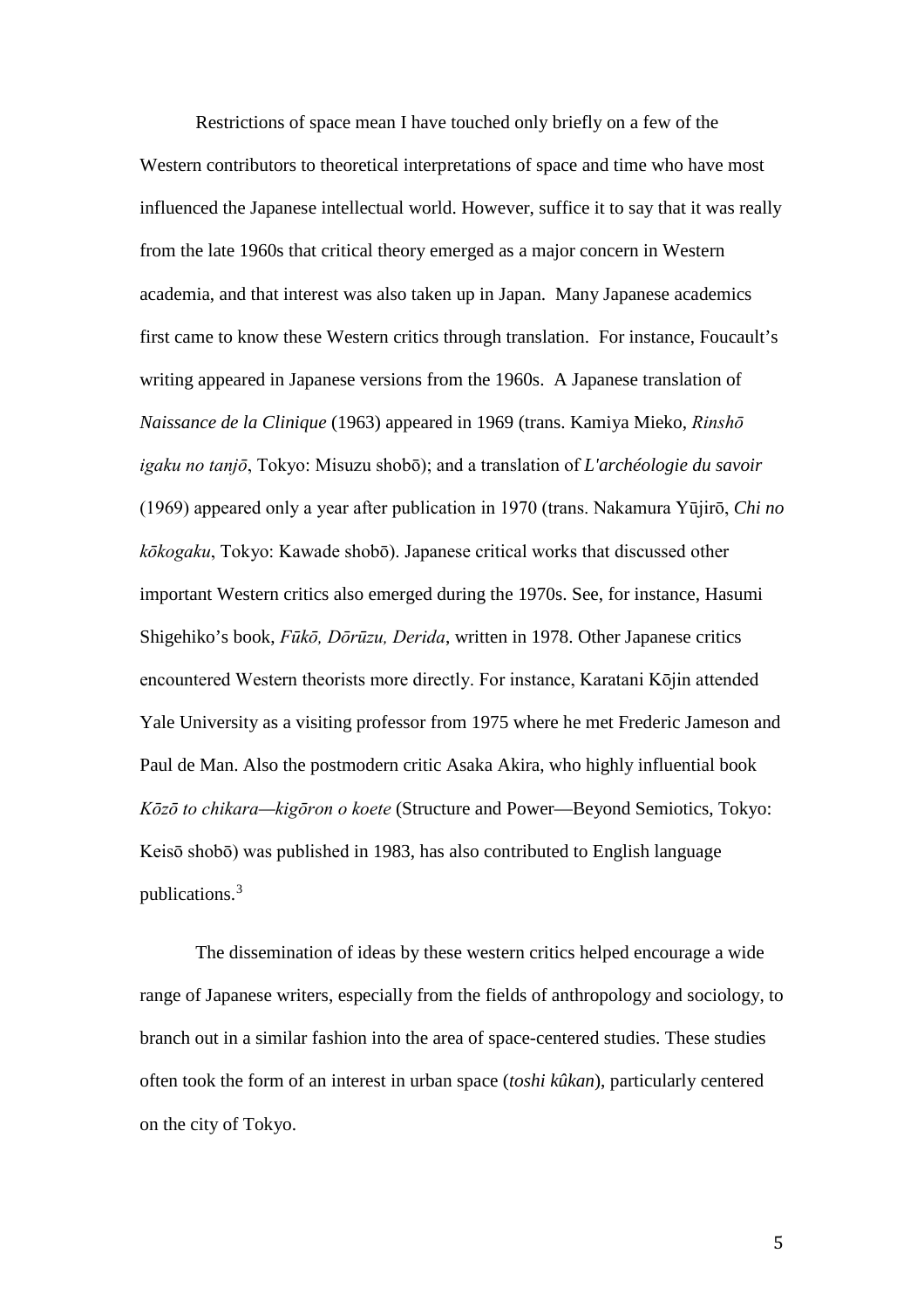Unno Hiroshi's *Modan toshi Tôkyô: Nihon no 1920 nendai* (1983) provides a good example of how close readings of literary representations of the physical spaces of Tokyo have been used as a means to sketch out fundamental social and cultural changes in modern Japan. The book explores aspects of urban space in the writings of a range of authors who were active around the 1920s; for instance, Kawabata Yasunari's *Asakusa kurenaidan* (The Scarlet Gang of Asakusa, 1930), Hayashi Fusao's *Hôrôki* (Diary of a Vagabond, 1930), and Tokunaga Sunao's *Taiyô no nai machi* (Streets Without Sun, 1929). In his introduction, Unno emphasizes the value of linking topological features with broader cultural associations. Portraying himself sat on a bench overlooking the River Sumida, and lost in such a reverie that he feels he has been transported back to the 1920s, Unno asserts that the river itself is intimately interwoven into the imaginative geography of 1920s Tokyo (1983: 8).

But, why should he demonstrate such an interest in this particular waterway? Unno's impulse to associate the River Sumida with 1920s culture makes better sense if we consider the circumstances of Japan during the 1980s when he was writing this book. He argues that the 1920s represent the moment when familiar aspects of contemporary Japanese urban life—a rich blending of Western and Japanese arts, literature, theatre, music, and fine arts, etc.—first took shape. In other words, Unno reads the city spaces that emerge in 1920s literature as a reflection of that rich cultural mixture (1983: 11).

This is undeniable, but the author's attraction to the River Sumida may also have something to do with his own desire to escape Japan's frantic post-modern mood during the 1980s when the 'bubble economy' was moving towards its climax, and when, just as in the 1920s, there was a particularly eclectic mixture of Western and Japanese cultures. After all, this would not be the first moment since Meiji that people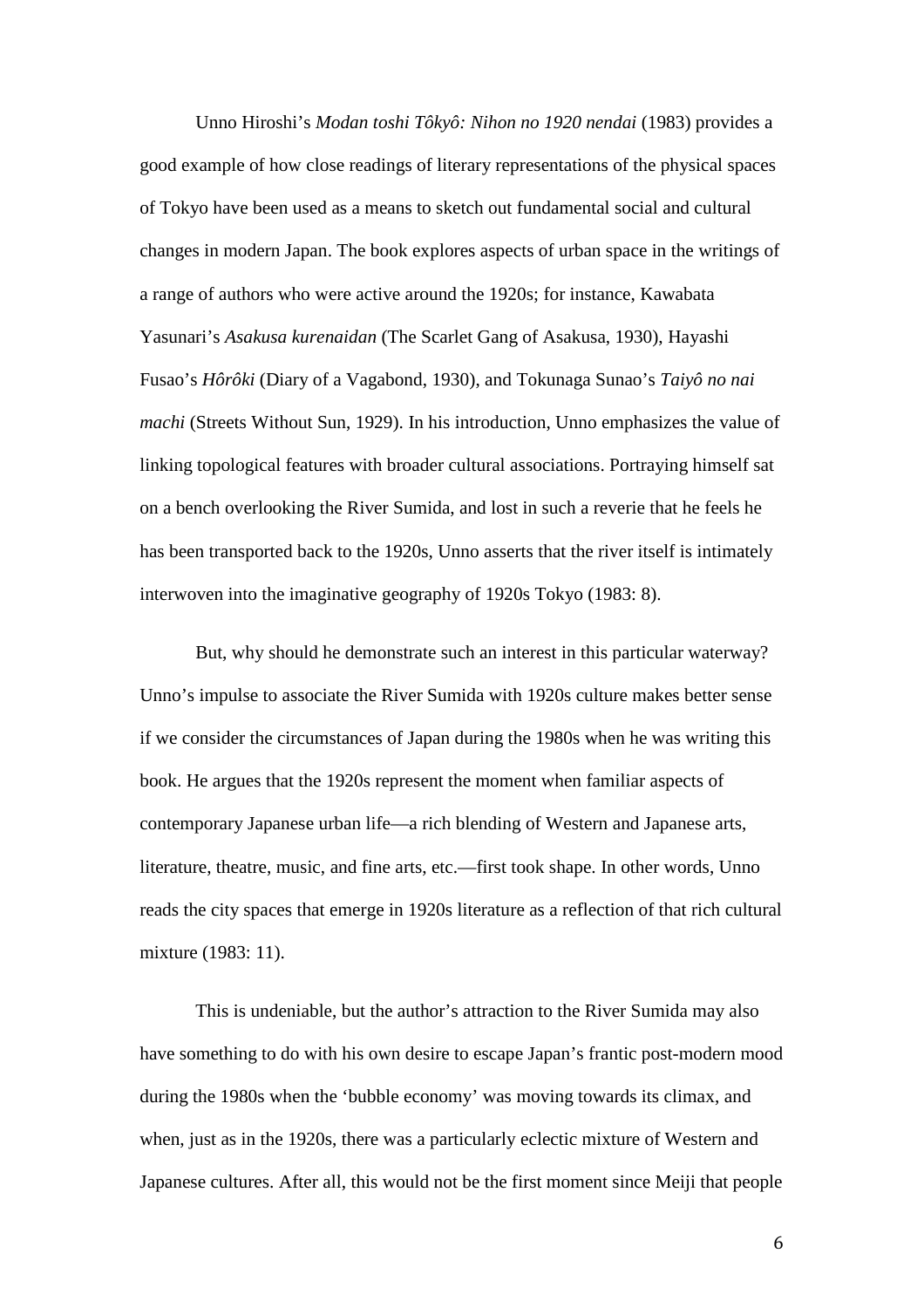have identified the River Sumida as an aesthetically pleasing site of unadulterated pleasure, and an opportunity to step away from the overwhelming complexities of modern life. As I point out in my close reading of Nagai Kafû's 'The River Sumida' ('Sumidagawa,' 1909) in the final part of this chapter, a similar impulse to escape the everyday problems of Meiji and simply enjoy the river was shared by several characters in that text.

In any case, Unno was not the only critic during the period of the bubble economy to identify the river as central to any reading of Tokyo's urban space during the Taishô period. Kawamoto Saburô opens his influential book, *Taishô gen'ei* (1990) with the sentence: 'In the beginning was the River Sumida' (1990: 7). Kawamoto argues that the river served as a kind of literary native place (*furusato*) in which many major writers who came of age during Taishô—people like Akutagawa Ryûnosuke, Satô Haruo, and Tanizaki Jun'ichirô—grounded themselves.

Kawamoto portrays the pre-Meiji city of Edo as a 'water-based capital (*mizu no Tôkyô*) whose development was centered around the River Sumida.' However, the following Meiji generation destroyed it, and replaced it with a land-based Tokyo ('riku no Tôkyô') centered round the Yamanote area. In their turn, Taishô writers mounted their own generational rebellion by rediscovering the river as a source of inspiration. One way to interpret their love of water is as an assertion of self-identity and a willful defiance against the Meiji state and their fathers' generation.

For Kawamoto, the Taishô period is replete with a sense of illusions (*gen'ei*), but this is not to be understood in a negative sense. Indeed, his book argues that it is the very ambiguity and uncertainty associated with the concept of illusions that allowed for Taishô to represent an exceptionally productive and imaginative period.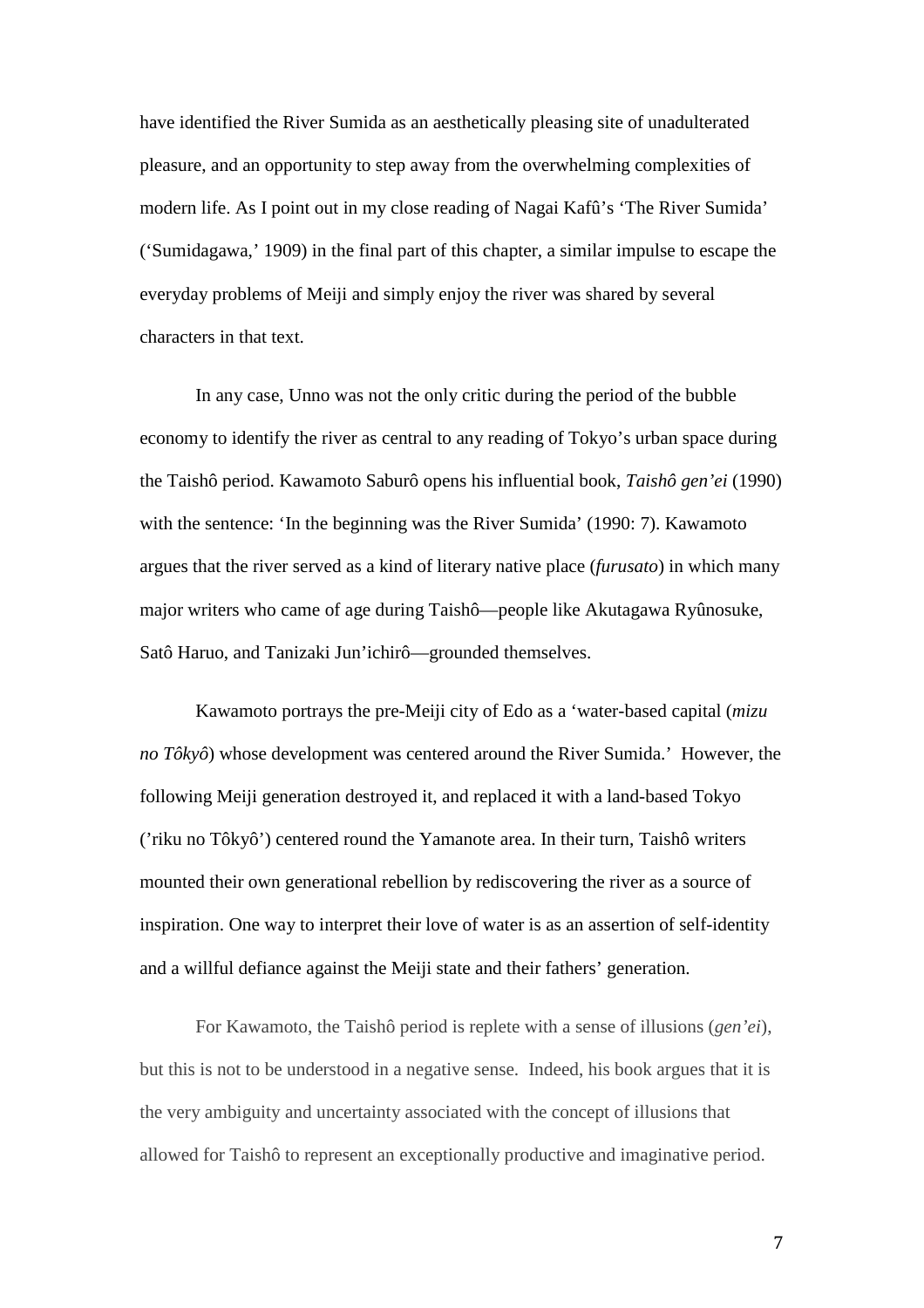Once again, the River Sumida serves as a useful analogy. He acknowledges that, compared to the more forward-looking Meiji generation, Taishô writers tried to reappropriate a city of water that now only existed as a memory, and in that sense, this latter generation is condemned always to look backwards into the past. In other words, Taishô writers are drawn towards imaginative recreations of worlds that no longer exist; as Kawamoto put it, 'the Sumida River became the "Sumida River"' (1990: 9). However, his overall argument is that this sense of self-conscious artificiality—a sensibility that pervades much of Taishô fiction—actually served as a tool for uncovering deeper artistic insights into reality.

Another major critical writer who examined links between popular urban culture of the 1920s and literary works is Suzuki Sadami. Suzuki carried out a farreaching survey of urban cultural life of the period from a range of different perspectives in his book, *Modan toshi no hyôgen: jiko, gensô, josei* (1992). For instance, he mentions the emergence of modern illnesses during Taishô associated with the sound of heavy industrial machinery, as well as instances of neurosis experienced by those who have newly arrived from the countryside and suffer from the isolation of city life (1992: 15). He also addresses the emergence of the modern girl (*modan gâru*) just after the 1923 Great Kanto Earthquake. This phenomenon of female empowerment was related to an urban environment in which dance halls and cafés had sprung up (1992: 168-195). In addition, Suzuki argues that a modern urban environment contributed to the emergence of a new level of self-consciousness. Specifically, these new forms of self identity can be found in the stories of writers like Satô Haruo and Kajii Motojirô, who featured introverted characters suffering from various forms of depression and hyperchondria (*shinkei suijaku*). For Suzuki, these very afflictions were far from negative; indeed, they proved to be instrumental in the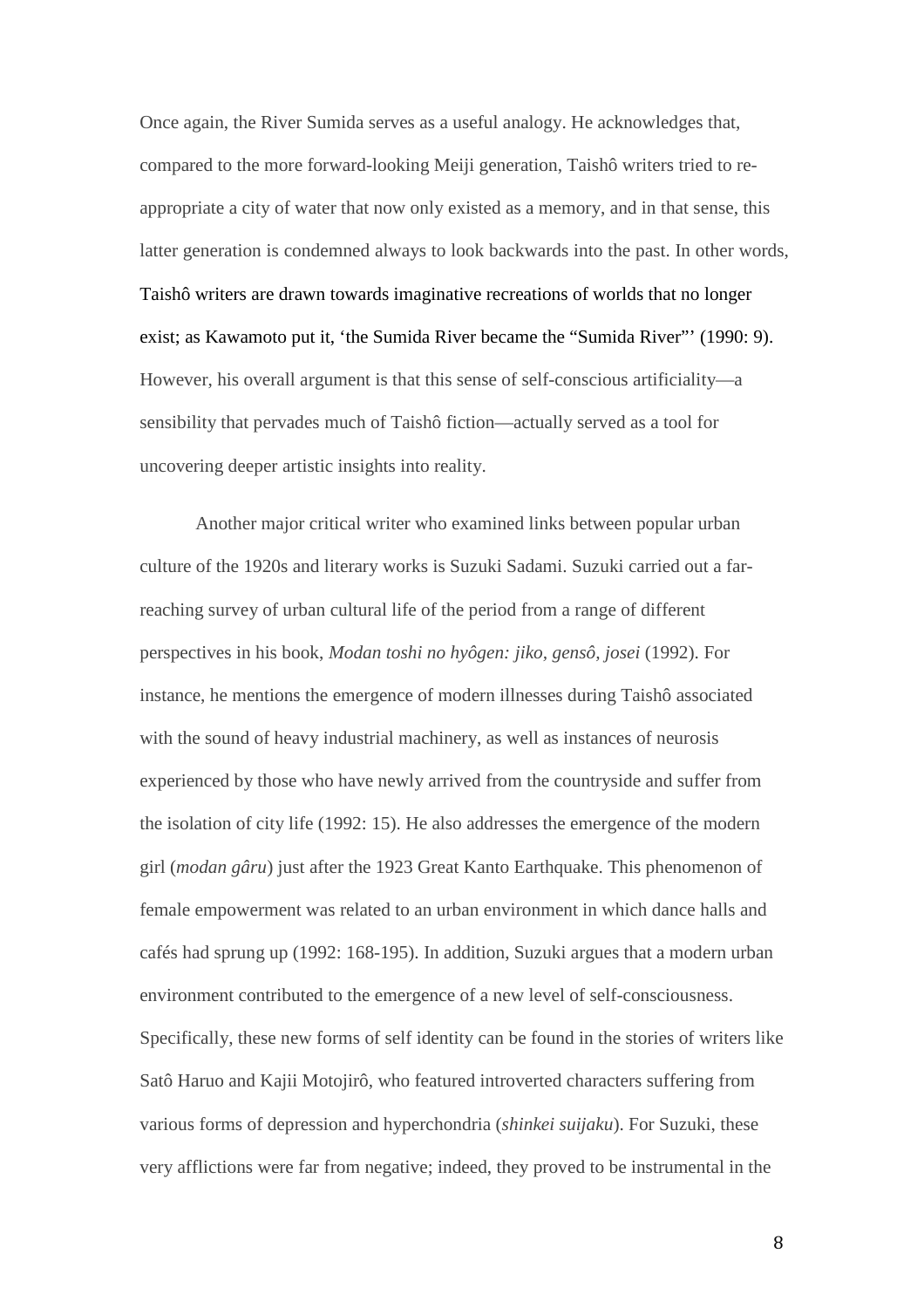enrichment of inner worlds of fantasy fleshed out in the literature of the time (1992: 233-234).

A more recent book, Hashizume Shinya's *Modanizumu no Nippon* (2006), explores how a vast range of technological changes (things such as lighting, radio, and electrification) contributed to a new cultural environment and ways of thinking that might be described as modernist. Indeed, modernism has often been identified as central to space centered, urban configurations especially during the Taishô and early Shôwa periods. It makes sense, therefore, that Kawamoto Saburô, Unno Hiroshi and Suzuki Sadami decided to edit a comprehensive, ten-volume anthology of short modernist fiction entitled *Modan toshi bungaku* (1989-1991).

I have mentioned a few of the major critical works by Japanese scholars on the theme. But before [I](#page-2-3) move on to a more detailed examination of how Japanese critics have engaged with their own modern literature, let me touch briefly on the broader Japanese cultural genealogy from which modern Japanese critics emerged. After all, these writers gained their understanding of time and space not only from Western ideas but also from theoretical preconceptions that were rooted in pre-Meiji literary forms.

## **Pre-Meiji Japanese Literary Articulations of Space and Time**

One of the most prominent features of classical Japanese poetry (*waka*, the dominant pre-Meiji literary genre) is the abundance of *utamakura*, which can be traced back to the thirteenth century. The literal meaning of this term is 'pillowword,' and it refers to a group of poetic words associated with earlier examples of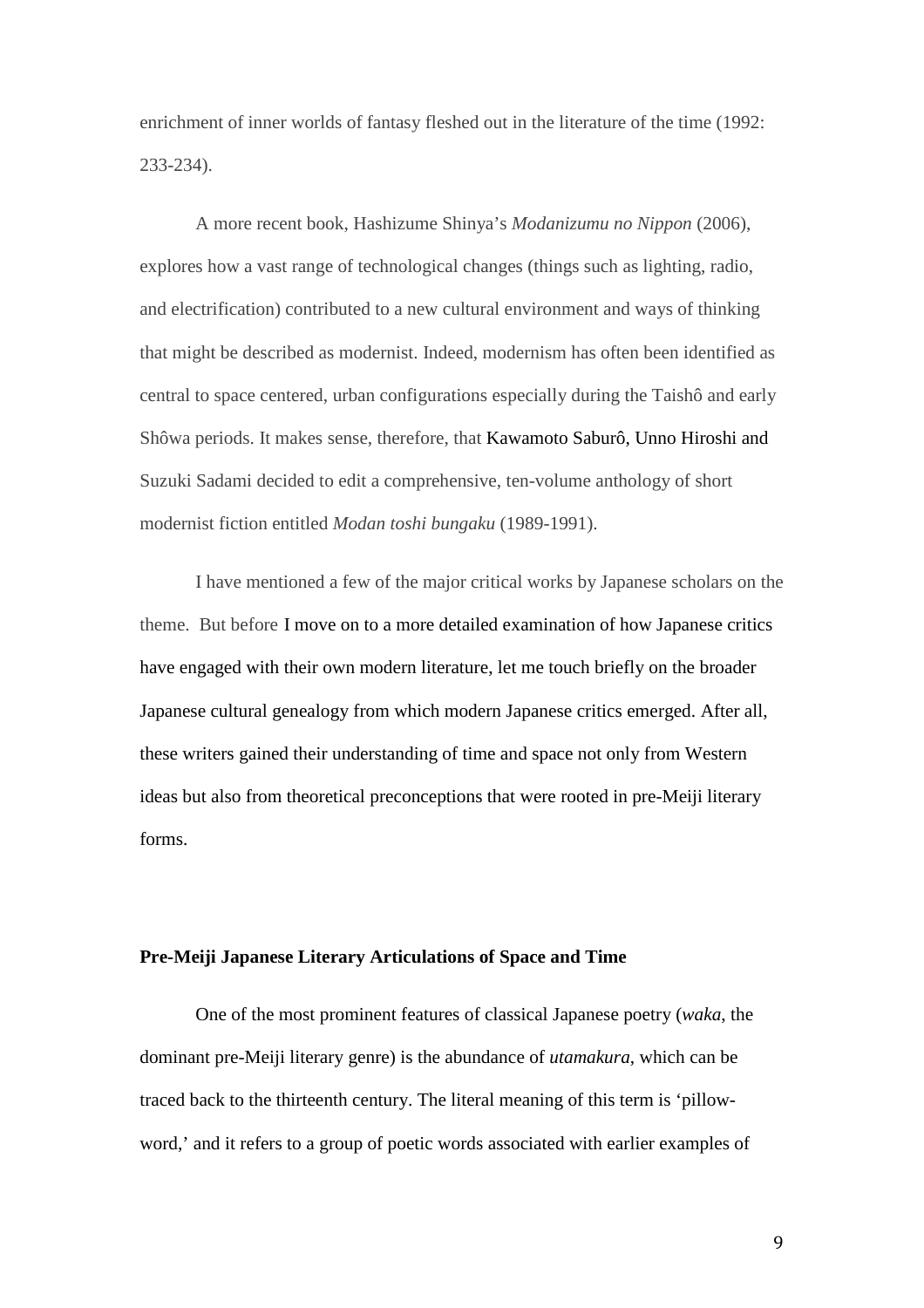classical verse, and which often overlap with well-known place names (*meisho*). The effect of embedding these references into a verse was to lend a greater depth and cultural resonance than would otherwise have pertained. From the poet's perspective, skillful use of *utamakura* demonstrated a sophisticated awareness of the literary tradition. As far as readers were concerned, correct identification of a particular *utamakura* confirmed their membership of a shared cultural heritage.<sup>[5](#page-2-3)</sup>

To give one example, the appearance of the place-name Yoshino in a verse always indicated that the season must be spring, since Yoshino was famed for its glorious cherry blossoms. In other words, the use of *utamakura* points to a distinctive interpretation of the significance of space whereby these poems attained depth and cultural value through their associations with certain place *names* rather than through any realistic depiction of geographical *place*. Indeed, most poets who employed *utamakura* would simply not have seen any point in visiting the actual locations. In short, the pre-Meiji literary world generally assumed that space featured primarily as part of a web of linguistic and inter-textual, rather than physical, landscapes.

This is not to imply that all verse produced before Meiji shared exactly the same set of assumptions when it came to the literary reproduction of space. Inevitably, such textual configurations of space changed with time. For example, Haruo Shirane has pointed to an important change during the Tokugawa period (1603-1868) when he notes how Matsuo Bashō (1644-1694), famed for his seventeen-syllable *haikai* (or *haiku*), saw the poetic canon as 'a highly encoded body of poetic topics (*dai*) and their poetic essences, which the *haikai* poet inherited, worked against, and transformed' (Shirane 1998: 185). One way in which Bashō worked both with and against traditional forms can be seen precisely through his representations of time and space. On the one hand, he adhered to the traditional use of *utamakura*, which referenced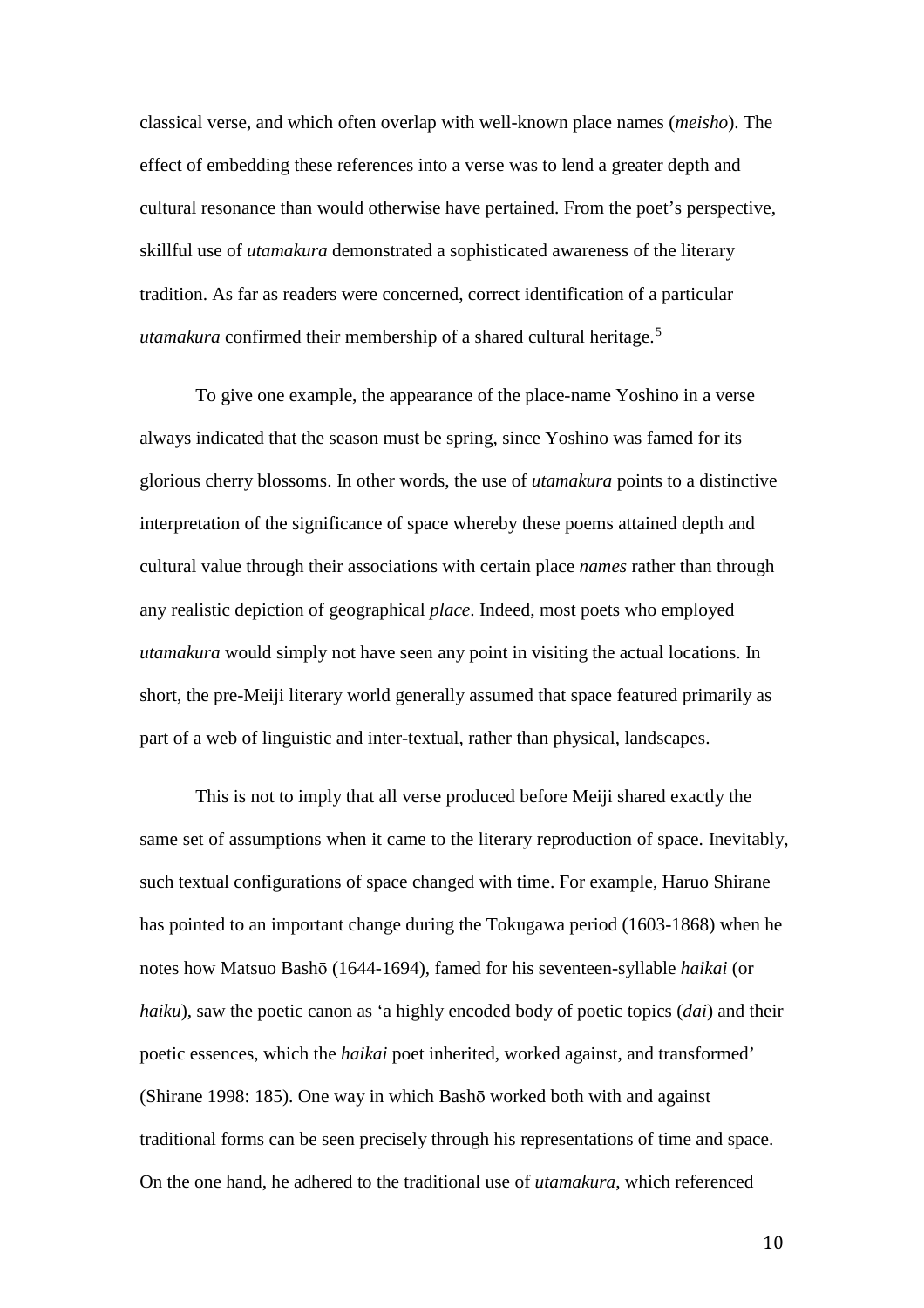earlier classical poetry; on the other hand, the poet satisfied the demand of his contemporary readers for innovative literary flourishes by taking the almost unheardof step of actually visiting many of the places that he wrote about. By blending old and new elements in this way, Bashō maintained the familiar mappings of intertextual space in accordance with past practice, at the same time as he constructed an innovative literary space that pointed to a link between written word and real place.

The following section argues that further rupturing of the classical tradition led to another significant literary shift during the Meiji period, especially as new writers arose who were inspired by Western concepts of realism and individualism. However, this is not to suggest that, in the modern period, the Japanese suddenly found themselves capable of imagining spatial configurations within literature that were free of all earlier Japanese inter-textual references. After all, no culture can suddenly turn off the tap and remove itself from the broader context of the times. At the same time, it is true to say that even this context was likewise undergoing a process of constant transformation, and it was inevitable that, with new cultural influences coming in from the West, theories of space should also change. As Japanese writers and critics began to engage with newly imported forms of landscape as well as their own native preconceptions, a new set of problems arose in relation to individual identity and the phenomenal world.

### **Modern Japanese Literary Theories of Space and Time**

Given this long-standing complex relationship between place, space and literary representation, it is not surprising that critical writers since Meiji should also have explored ways to articulate their experience of changing relations between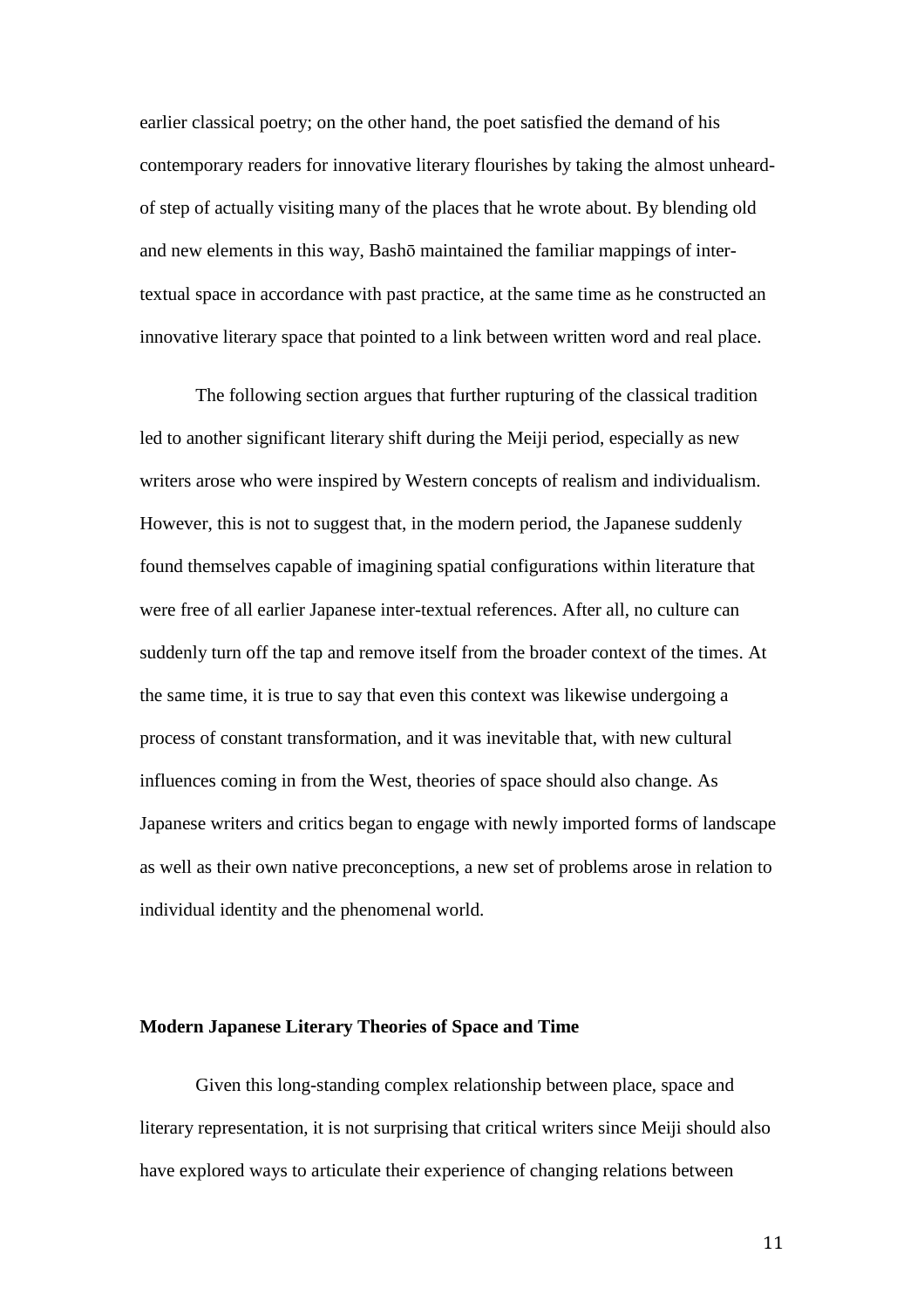people and place. One of the most sensitive critical voices during the interwar years was that of Kobayashi Hideo, whose short essay 'Literature of the Lost Home' ('Kokyō o ushinatta bungaku') touched on the deep anxiety shared by many of his urban-based contemporaries about what they perceived as the loss of an 'authentic' native place (*furusato*).

Written in 1933, the essay embodied Kobayashi's reflections on his sense of increasingly tenuous links between people and place when he was growing up in the first decades of the twentieth century. He recalls how, even though he was born and raised in Tokyo, he never felt comfortable when people addressed him as a native child of Edo (*Edokko*). It may well be that Kobayashi was echoing Akutagawa Ryūnosuke's (1892-1927) famous mention of a 'vague uneasiness' (*bonyari shita fuan*) in his suicide note only a few years earlier when he lamented how 'I have a kind of uneasy feeling (*fuan na kanjō*) that I possess no home.' Kobayashi contrasts his own experience of rootlessness with a friend who was born outside of Tokyo and had retained a much stronger sense of native place. One day, as the two are returning to Tokyo by train from Kyoto, Kobayashi is startled to see his friend deeply moved by the sight of a mountain road outside the carriage window because it reminds him of his native place:

While I listened as he related how the sight of the mountain path brought forth a host of childhood memories that made him choke with emotion, I felt strongly that I did not understand what the "countryside" (*inaka*) meant. Or rather, I had a deep sense that the "first home" and the "second home"—indeed, the very meaning of the "native place" (*kokyō*, *furusato*)—were alien to me. Where there are no memories there is no native place. If a person does not possess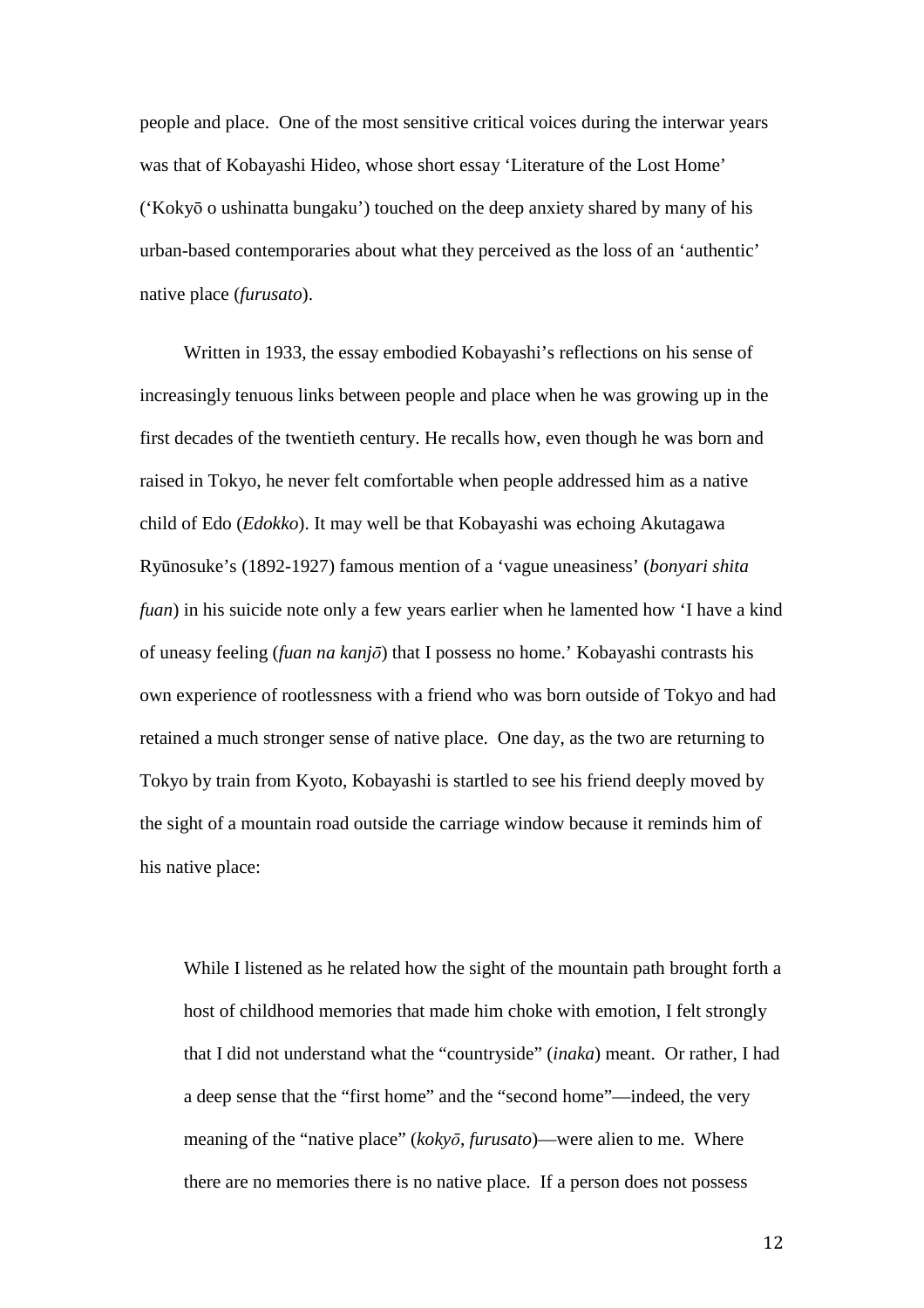powerful memories which are the product of an accumulation of numerous immutable impressions provided by an immutable environment, then the healthy emotion that fills out the word "native place" will mean nothing to him (Kobayashi 1968: 31-32).[6](#page-2-4)

The physical reconstruction of the city of Edo into Tokyo from early Meiji had never stopped and, particularly after the 1923 earthquake, even less of the old city remained. The result was that, unlike the friend whose recollection of childhood experiences was set off by specific visual sensations, Kobayashi's upbringing in a constantly changing metropolitan landscape denied him the ability to identify links between personal history and fixed physical details of the city.

A few years later, the poet Hagiwara Sakutarō (1886-1942) evoked a similarly traumatic mood of rootlessness and rupture in an essay entitled 'Return to Japan' ('*Nihon e no kaiki*,' 1937), when he compared the experience of his compatriots to the mythical figure Urashima Tarō. In the legend, after spending three years in the seagod's palace under the sea, Urashima finally returned home only to find that, calculated in human terms, he had been away for three hundred years. The native place associated with friends and loved ones had now disappeared. Hagiwara sees similarities in the experience of the Japanese of his own age, who had become so disconnected from their origins that those pre-Meiji roots had withered away, and the native place could now best be likened to an old mansion with rotten eaves and a wasted garden.

A fascination with literary representations of time and space as a theoretical means of interpreting cultural phenomena has been no less prevalent among postwar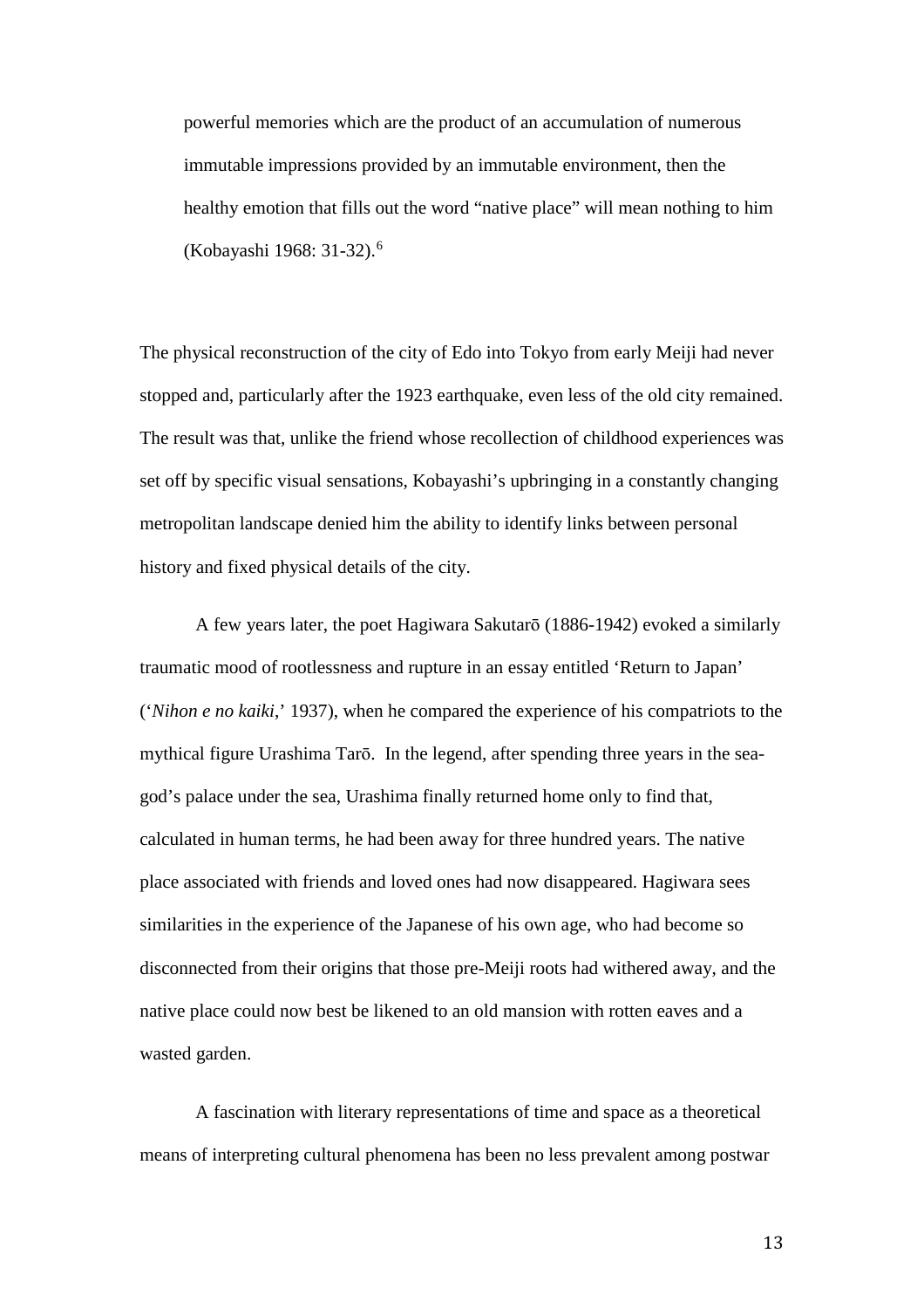Japan intellectuals and literary theorists. For example, Isoda Kōichi broke new ground with his book *Tokyo as an Idea* (*Shisō toshite no Tōkyō*) in which he used the map as a frame for portraying the modern metropolis of Tokyo as a series of competing economic and cultural power structures. For instance, he noted how post-1923 earthquake maps of Tokyo marked off the Western half of the city as a residential area now designed to accommodate the aspiring middle class. In contrast, the *shitamachi* (downtown) area centered around the River Sumida, which once served as an evocative backdrop for the Edo-period literary and visual arts, was now deprived of its former cultural câché and alloted a more mundane role as a site for industrial development. He also makes the point that Tokyo railway station, completed in 1914, bore the name Central Station (*Chūō teishajō*) on some maps. For Isoda, this name indicates that the station stood not only at the center of Tokyo, but also at the heart of a burgeoning economic and colonial power. In literary terms, the emergence of Tokyo as a site of economic and cultural capital during Meiji had already been depicted in Tokutomi Kenjirō's novel, *Footprints in the Snow* (*Omoide no ki*,1902), when the protagonist makes a journey from his native place in Kyushu to the exciting centre of modernity that was Tokyo.

Isoda's mapping of Tokyo as modern Japan's metropolitan centre relates even more directly to developments in Japanese literature when he refers to a dispute among authors during the 1920s and 1930s concerning the literary language most appropriate to depict the experience of modern everyday life. He pointed out that writers such as Nagai Kafū (1879-1959) and Tanizaki Jun'ichirō (1886-1965), who were raised in Tokyo and had close roots to the city's *shitamachi* and Edo traditions, were naturally keen to retain elements of the native Tokyo dialect (*Tōkyō hōgen*) in their texts. In contrast, naturalist writers who had moved to the capital from provincial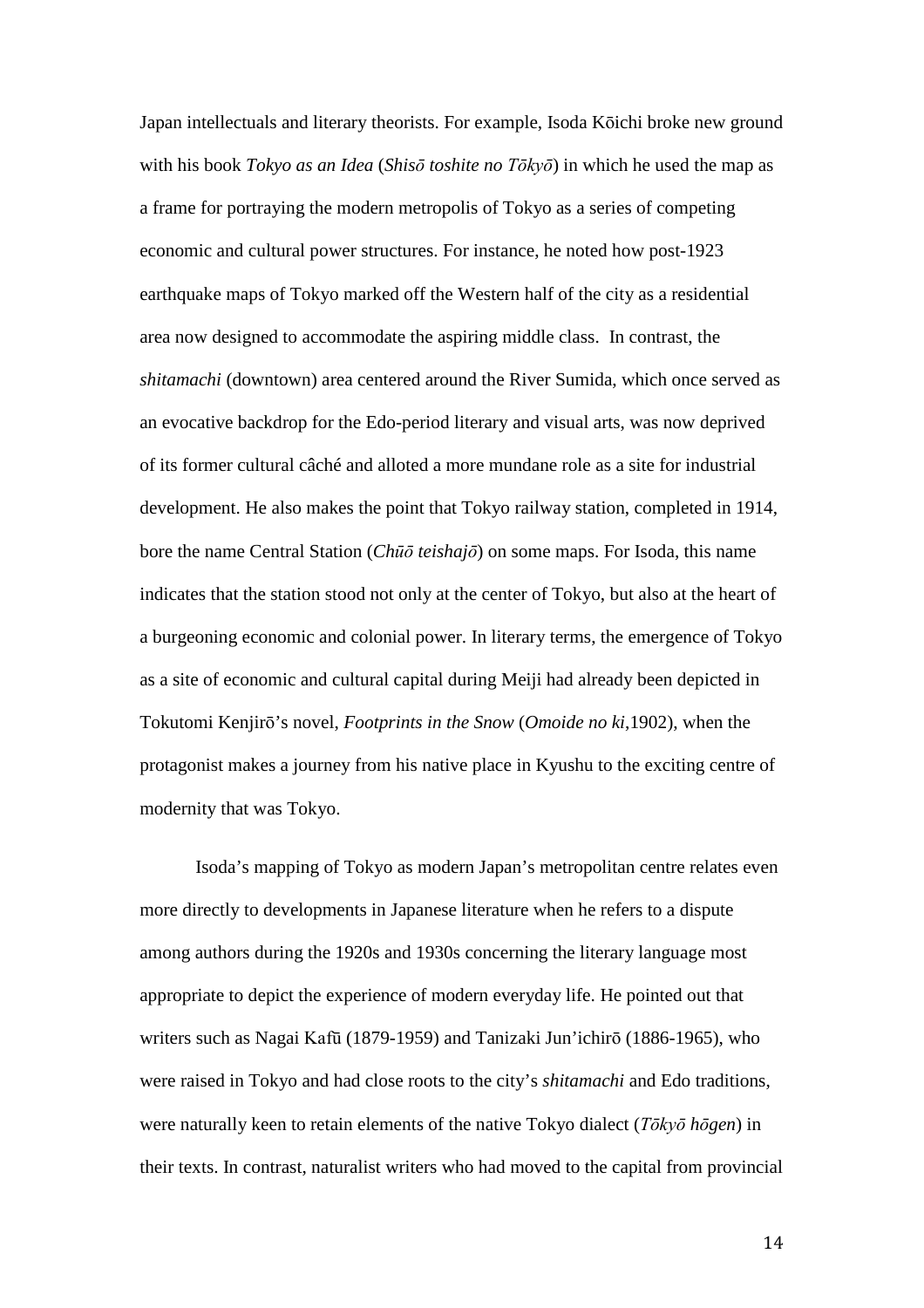regions and who brought with them their local dialects, were more willing to give up individual linguistic idiosyncrasies and forge a new standard Japanese (*hyōjungo*) that could most effectively communicate the new world they were building together in the capital. Isoda continues with cartographic imagery by portraying this struggle for linguistic hegemony among writers of differing ideological persuasions in terms of a patchwork of competing literary coteries (*bundan*) that dotted Tokyo like intellectual 'villages' (Isoda 1979: 32).

Another major Japanese intellectual involved in the cultural mapping of Tokyo during the 1980s was Jinnai Hidenobu, especially with his book *Tokyo: A Spatial Anthropology* (*Tōkyō no kūkan jinruigaku*). As the title suggests, his approach was more anthropological than literary, but he sometimes touched upon literary references as a means to flesh out the complex palimpsest of history and lived experiences that he feared was getting lost during the 1980s. This was, after all, a time when the older city was being buried under exuberant high-rise structures that reflected the bubble economy. Jinnai saw great value in 'reading' the contemporary city as a kind of visual text. The simple act of walking through the city districts provided him with a very practical means to engage with the urban terrain, with all its layers of history and cultural associations.

One way in which Jinnai's exploration of Tokyo touched upon literary articulations of space and time related to his assertion that it was only with the advent of modern Japan that water spaces stopped serving as the city's major structural feature. Indeed, he goes so far as to portray the *shitamachi* area during the Edo and early Meiji periods as basically a major urban space built on water. It was only during the course of the Meiji period that new roads and railways systems sprang up around the geographically higher area of the Yamanote region, which emerged as the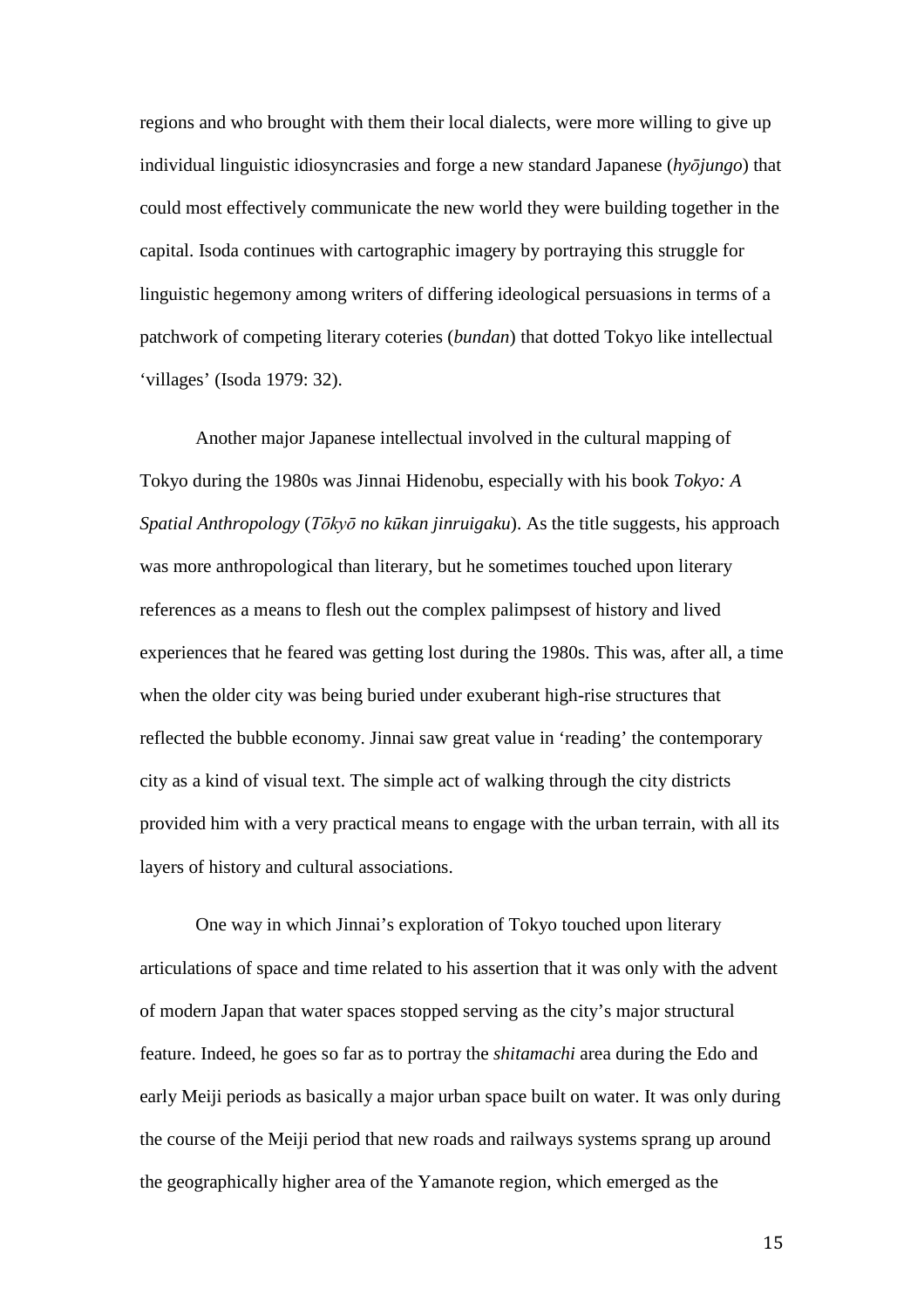preeminent center of modern commerce and banking. As the *shitamachi* lost its position as principal cultural center, old waterways were filled in over time and Tokyo turned into what Jinnai calls a 'land metropolis' (*riku no tō*) (Jinnai 1985: 99). Kawamoto Saburô was clearly drawing from Jinnai's ideas in his own book, *Taishô gen'ei*.

It is worthwhile playing up the significance of these important Japanese intellectual figures since Meiji who have evinced an interest in representations of time and space because, in the last few decades, there has been a tendency for scholars of modern Japanese literature to focus almost exclusively on the writings of Maeda Ai when writing about such representations. However, this is not to downplay the real value of Maeda's urban discourses (*toshi ron*) and theorizations of space (*kūkan ron*) in enriching our reading of modern Japanese literary texts. The fact that a collection of Maeda's best known essays have been translated into English and published as a single book (*Text and the City: Essays on Japanese Modernity*, ed. James Fujii) indicates the extent to which Maeda's research has touched a generation of Japanese academics not only inside, but also, outside of Japan.

Maeda was part of a postwar group of intellectuals who were delighted to engage with the writings of cutting-edge Western theoreticians such as Foucault, Bachelard and LeFebvre. His interest in the material significance of maps, as well as the metaphorical mapping of landscapes that could be traced out in literary texts, merely echoed his conviction that both Edo and Meiji periods were fundamentally visual cultures. And indeed, his work extended to the study of a wide range of visual manifestations of culture: from mass culture and films, to panoramas and world fairs.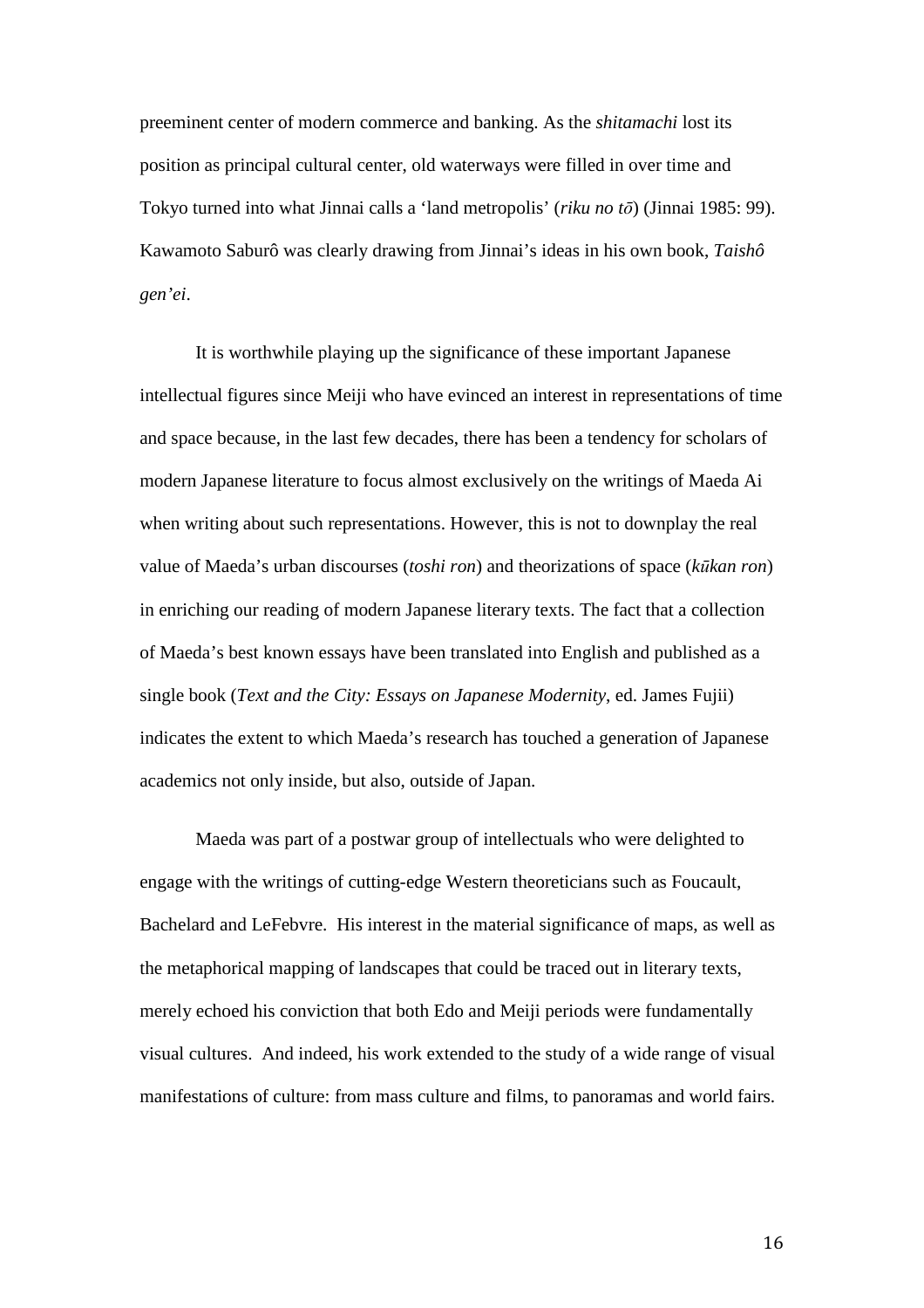When Maeda turned his attention specifically to literary readings, he amalgamated a concern with material aspects of modern life and spatial configurations in order to give shape to deeper currents of cultural change. For example, he identified Miyazaki Koshoshi's short story, 'Returning Home' ('Kisei,' 1890) as the first example of what he termed 'native place literature' (*furusato bungaku*) by linking the text's internal geographical structure to the broader social conditions of mid-Meiji. This literary sub-genre typically described a young man based in Tokyo who makes a brief trip back to his native place. Such a story provided an opportunity to contrast the sense of rootlessness associated with metropolitan life to the positive delights of the native place where the skies appear bluer, the water cleaner, and the locals more trustworthy and upright. In short, Maeda identified this nostalgic vein of writing as a critique of modernity and as a search for a compensatory balm to heal some of the traumatic cultural and social upheavals of the Meiji period (Maeda 1990: 220).<sup>[7](#page-2-5)</sup>

Another Japanese critic whose work has strongly influenced the way we read modern Japanese literature from a spatial perspective, both inside and outside of Japan, is Karatani Kōjin. The extent of Karatani's influence on his own generation of scholars can been judged from the fact that he shares the rare distinction with Maeda of having seen some of his most distinguished texts translated into English. One such book is *The Origins of Modern Japanese Literature* (*Nihon kindai bungaku no kigen*, 1980), which was particularly important in the way he used the concept of landscape to argue that a fundamentally new way of seeing the world emerged in Japan during the late 1890s in conjunction with the literary trend of realism. Karatani traced this new epistemological view through the writings of Kunikida Doppo (1871-1908). For example, in 'The Musashi Plain' ('Musashino,' 1898), the narrator visits the area of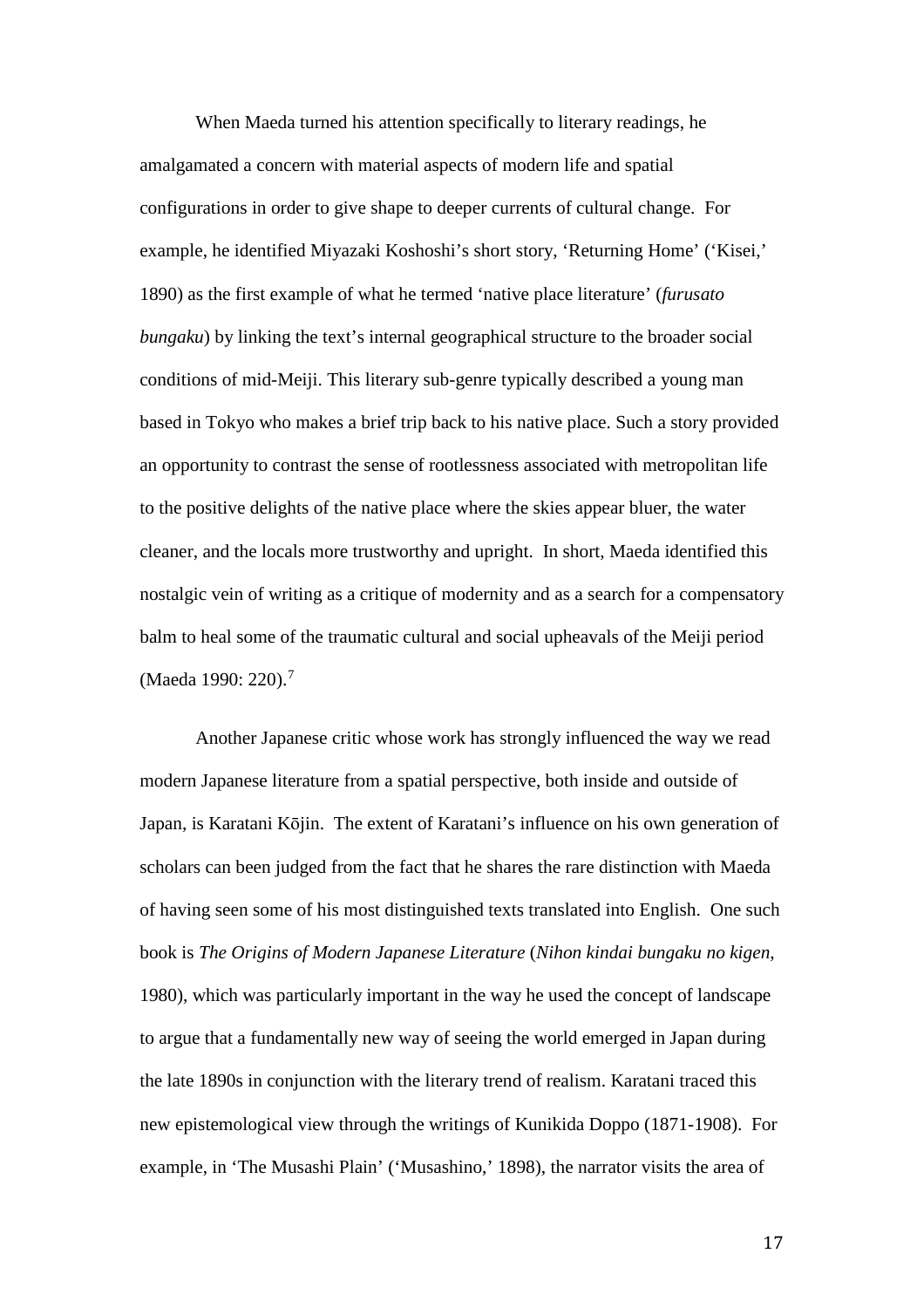Sakai in the Western part of Tokyo in early summer with a friend. When they enter a teashop for refreshments, an old lady ridicules them because they have come at the wrong season: like Yoshino, Sakai was a 'famous place' (*meisho*) renowned for its cherry blossoms, so they should have come in spring. However, Karatani points out that Doppo is laying claim to a new understanding of time and space here in the way he boldly stands against convention. The narrator has come to appreciate Sakai not for its traditional seasonal links, but as a locality to be savoured, from his own modern individualistic perspective, precisely for what it has to offer in the off-season, during the summer.

The best-known section of the book that addresses the emergence of a new epistemological understanding of time and space during Meiji relates to what Karatani calls Doppo's modern 'discovery of landscape' in his story, 'Unforgettable People' ('Wasureenu hitobito,' 1898). One particular scene describes the narrator on a boat passing a small island in the Inland Sea, when he catches sight of a man on the beach. The man appears to be picking things up and putting them into his basket. The boat very quickly moves on and the beach scene disappears from view, but the scene remains unforgettably etched into the narrator mind. Karatani argues that this is the precise moment when a modern literary perspective is inserted into the landscape, both literal and metaphorical. An irreversible transformation of perception has taken place whereby earlier conceptions of the relationships between people and place centered upon inter-textual famous names are swept away. Instead, 'ordinary people' located in recognizably real landscapes have come into being (1993: 23).

## **Close Reading: Nagai Kafū's 'The River Sumida'**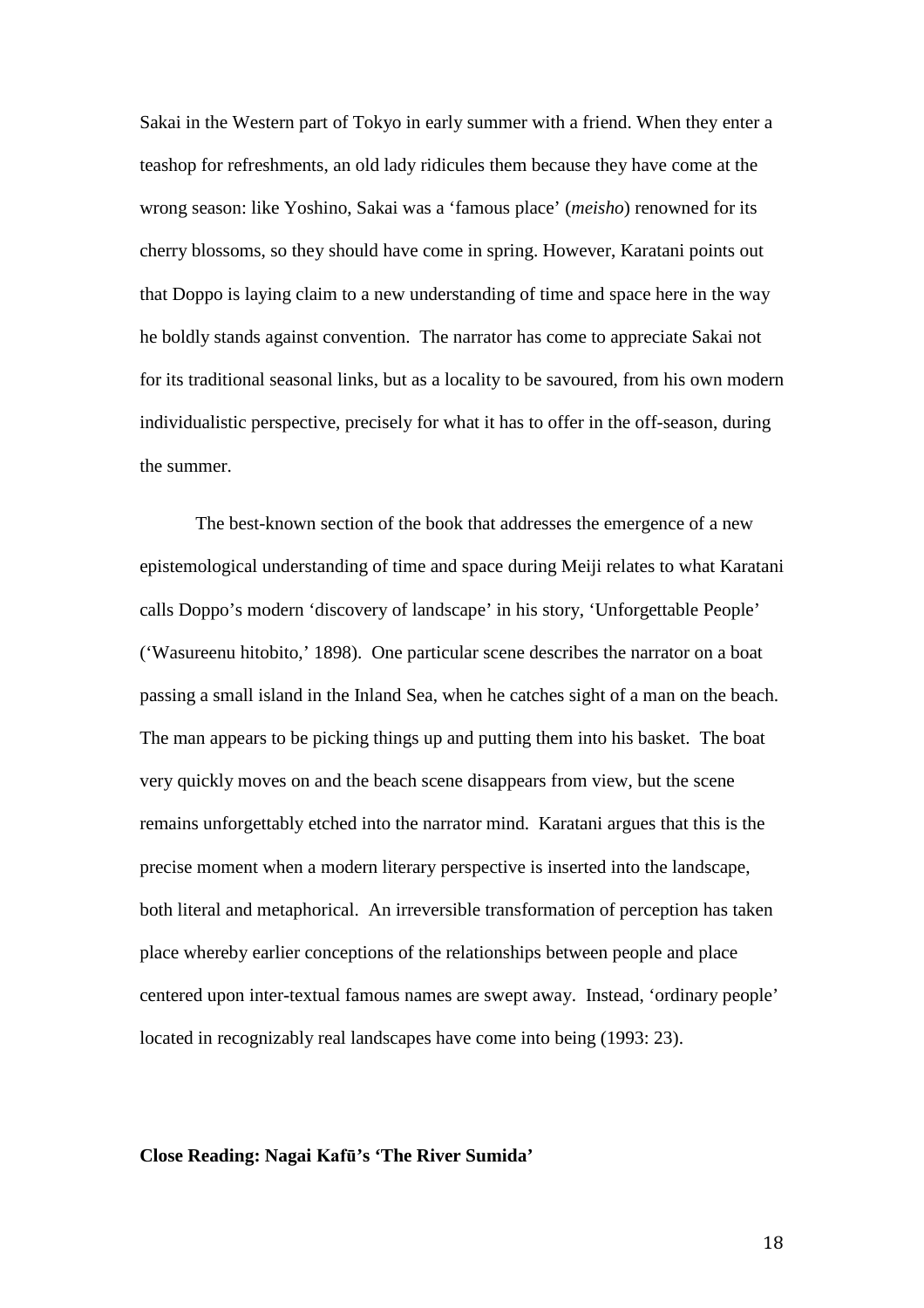I have set out some of the most distinguished contributions to theoretical interpretations of space and time that have influenced the field of modern Japanese literature. This final section provides an example of how such theories can be applied to a specific close reading of a Japanese literary text. Nagai Kafū's 'The River Sumida' is a text that benefits from a spatial analysis not only because it exemplifies various ways in which space-centered configurations can articulate a range of feelings and emotional responses related to the age, but also because it demonstrates the impact of cultural trauma as a fundamental aspect of the Japanese modern condition.<sup>[8](#page-2-6)</sup>

The story centers around the fortunes of seventeen-year-old Chōkichi, who is instinctively inclined towards the pre-Meiji arts of music and acting; his mother Otoyo who, despite being a teacher of *Tokiwazu* traditional music, wants her son to study hard in order to succeed as a modern bureaucrat; his uncle Ragetsu, a haiku poet whose disreputable youthful exploits got him expelled from the family home; and Oito, Chōkichi's fifteen-year-old love interest who is about to enter a geisha house as the story begins. 'The River Sumida' was one of the stories written by Kafū in the first couple of years following his return to Japan after a five-year journey around the United States and Europe. Most events of the story, which take place around the *shitamachi* area close to the river, are portrayed in a way that strongly hints at the traumatic effects of Westernization on the Japanese psychological as well as physical landscape. In fact, Kafū had nothing against the West *per se*: many of his experiences abroad were entirely positive. However, upon his return to Japan he lamented what he felt was the way his country was turning into a pale imitation of the West at the same time as it was losing its own (as he saw it) authentic identity. Chōkichi may be interpreted as a symbol of resistance against the forces of modernity.[9](#page-2-7)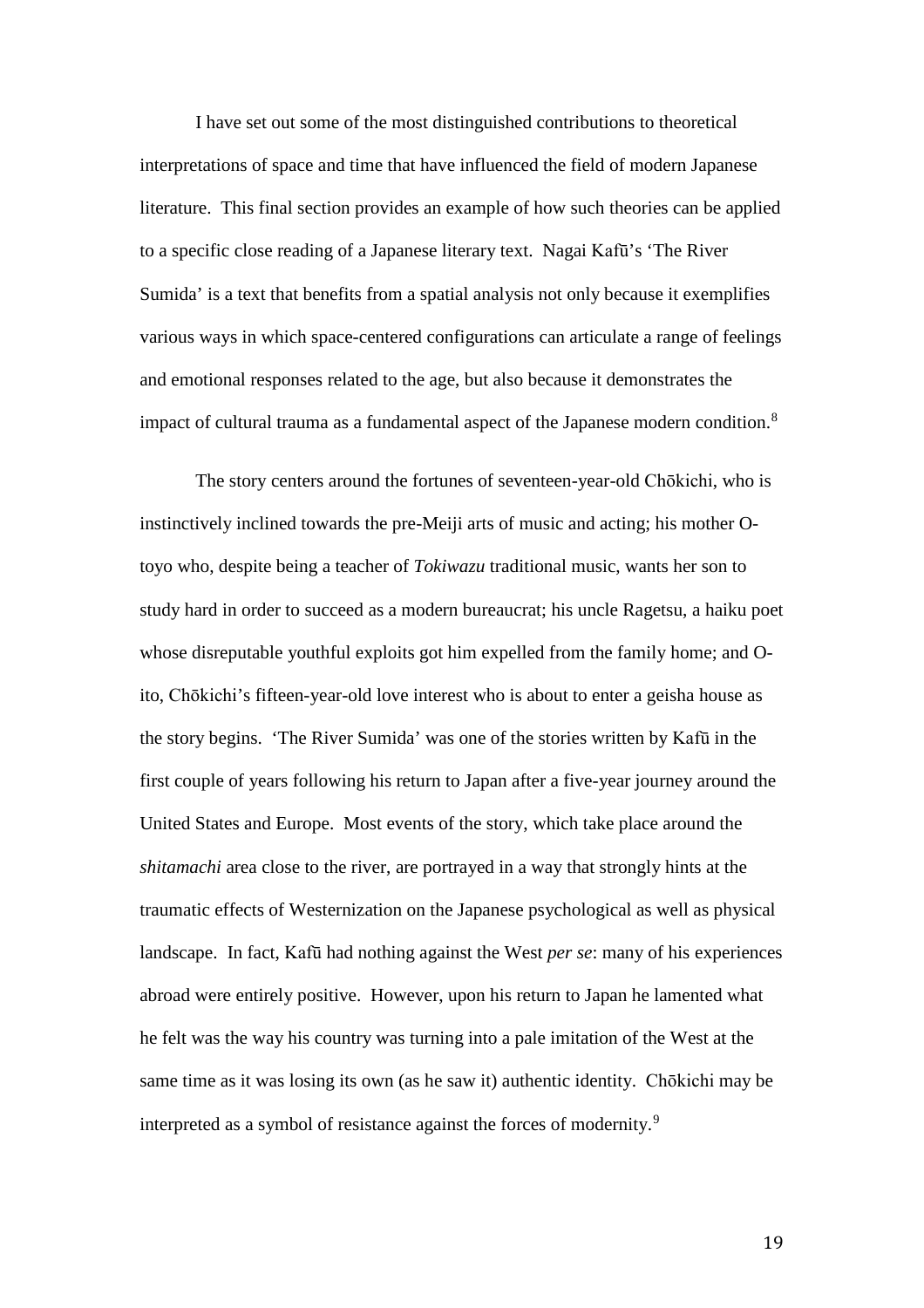The significance of space in 'The River Sumida' can be read in numerous ways. Most obviously, the actual title highlights the central role of the river as it runs, quite literally, from one end of the story to the other. But, whereas Steve Rabson's interpretation focuses on the environment of the river as a character, my own reading is more directly concerned with how the main character Chōkichi *engages* with the environment. The river serves both as a metaphor for the vicissitudes in Chōkichi's life and as a balm for his emotional crises. The textual structure bears comparison with Bachelard's concept of topoanalysis, in the sense that the young man's psychological nuances are spelt out through the manner of his engagement with the surrounding environment. For example, the mixture of expectancy and unease that pervades Chōkichi as he awaits O-ito's arrival on Imado Bridge is given shape through his contemplation of a darkly brooding, and yet intriguingly beautiful river. Likewise, towards the story's end when he realizes that his aspiration to become an actor is unlikely to be fulfilled, Chōkichi displays a determination to fall sick and possibly even die by deliberately wandering through summer floodwaters that have overflowed from the river, with the result that he catches typhoid. From beginning to end, the river's insistent presence suggests that, notwithstanding Jinnai's likening of the rise of modern Tokyo to the emergence of a land metropolis, Kafū was determined to cling stubbornly to a landscape still under the sway of older water-based structures.

This is not to imply that the modern features of Tokyo can be entirely eradicated from the text. It may be true that for much of the story the reader's gaze is directed along protective, shadowy backstreets that throw up titillating and timeless images such as a woman showering in moonlight, glimpsed at by Ragetsu through a gap in the bamboo fence as he makes his way towards the river ferry that will carry him to his sister's home. Nevertheless, the modern world occasionally has the power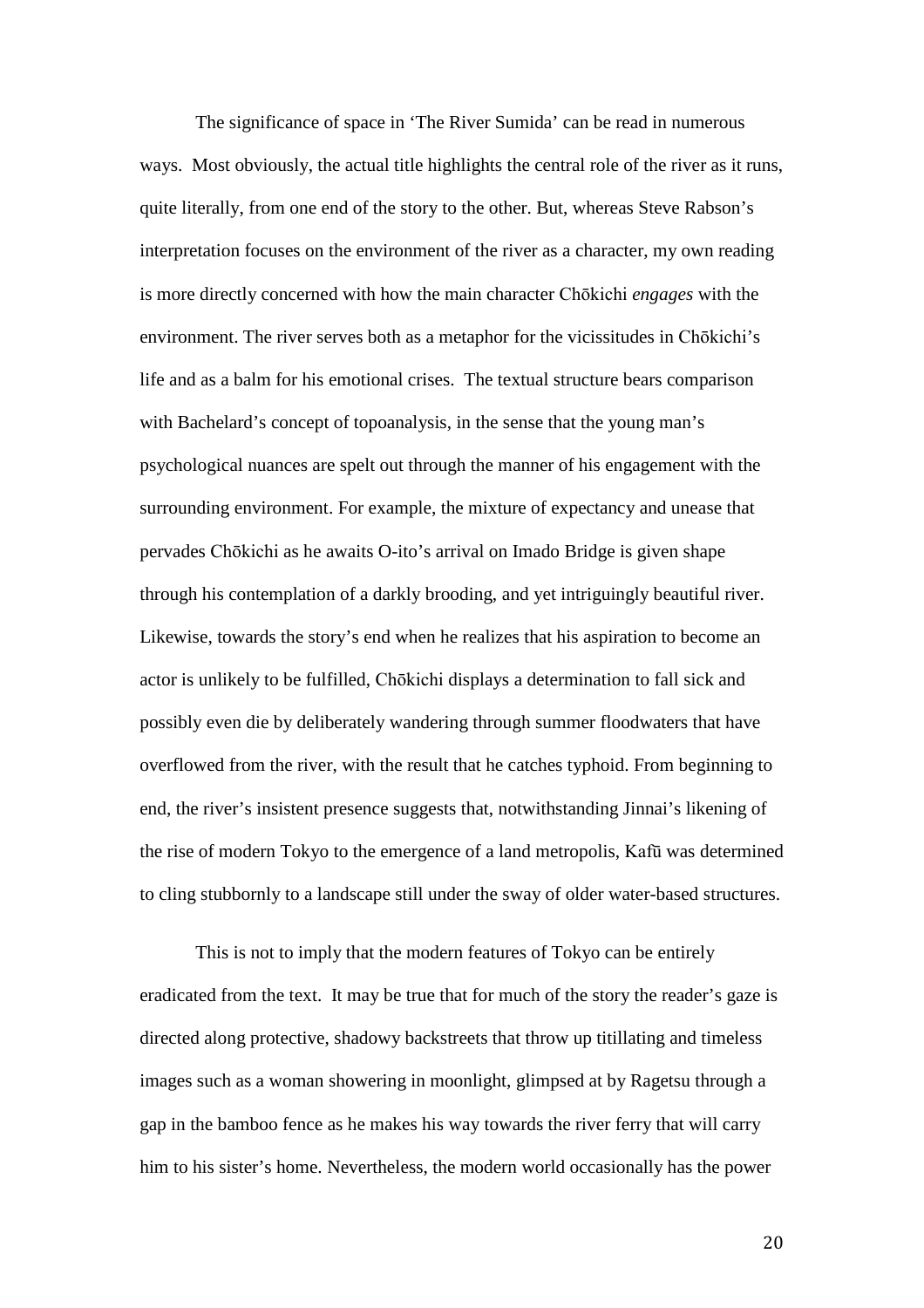to break through such nostalgic remnants of an earlier cityscape. As Ragetsu walks in the direction of his sister's house, he encounters 'newly built rows of cheap houses waiting for renters' that have risen up over reclaimed paddy fields (182). And later on, when he tries to persuade his nephew to complete his school studies for his mother's sake, they walk together along the Oshiage Canal, where pollution from the mechanical age has already left its mark: 'Industrial soot floated down from somewhere, and from somewhere came the noise of industrial machinery' (212).

When it comes to those landscapes that appeal to Kafū so powerfully that his text lingers over them with evident lyrical delight, they frequently convey a sense of decay or putrefaction. This is due in part to the inevitable influence of fin de siècle Decadent poets on a newly returned Japanese author with a keen enthusiasm to pay homage to all things French. For this reason, when Chōkichi absconds from school to wander around the area of Asakusa, he becomes aware of 'worm-eaten' leaves and sinister looking men dressed in dirty kimonos (193). And when Ragetsu does finally get to his sister's, the home is described as dilapidated, its paper doors patched over with faded pictures of beautiful women, while mice can be heard scurrying in the roof above and there is the hum of insects all around (183). The overall effect of such a description is not to create an unpleasant atmosphere; on the contrary, it suggests a comfortingly well-worn environment in which the varied lives of humans, rodents and insects rub along together as part of an organic whole. At the same time, it is undeniable that the tone of decay also implies that any literary attempt to portray an idyllic landscape entirely removed from the everyday difficulties of real life is ultimately a flawed venture, and is indeed increasingly doomed as the features of modern Japan became ever more clearly woven into the urban fabric.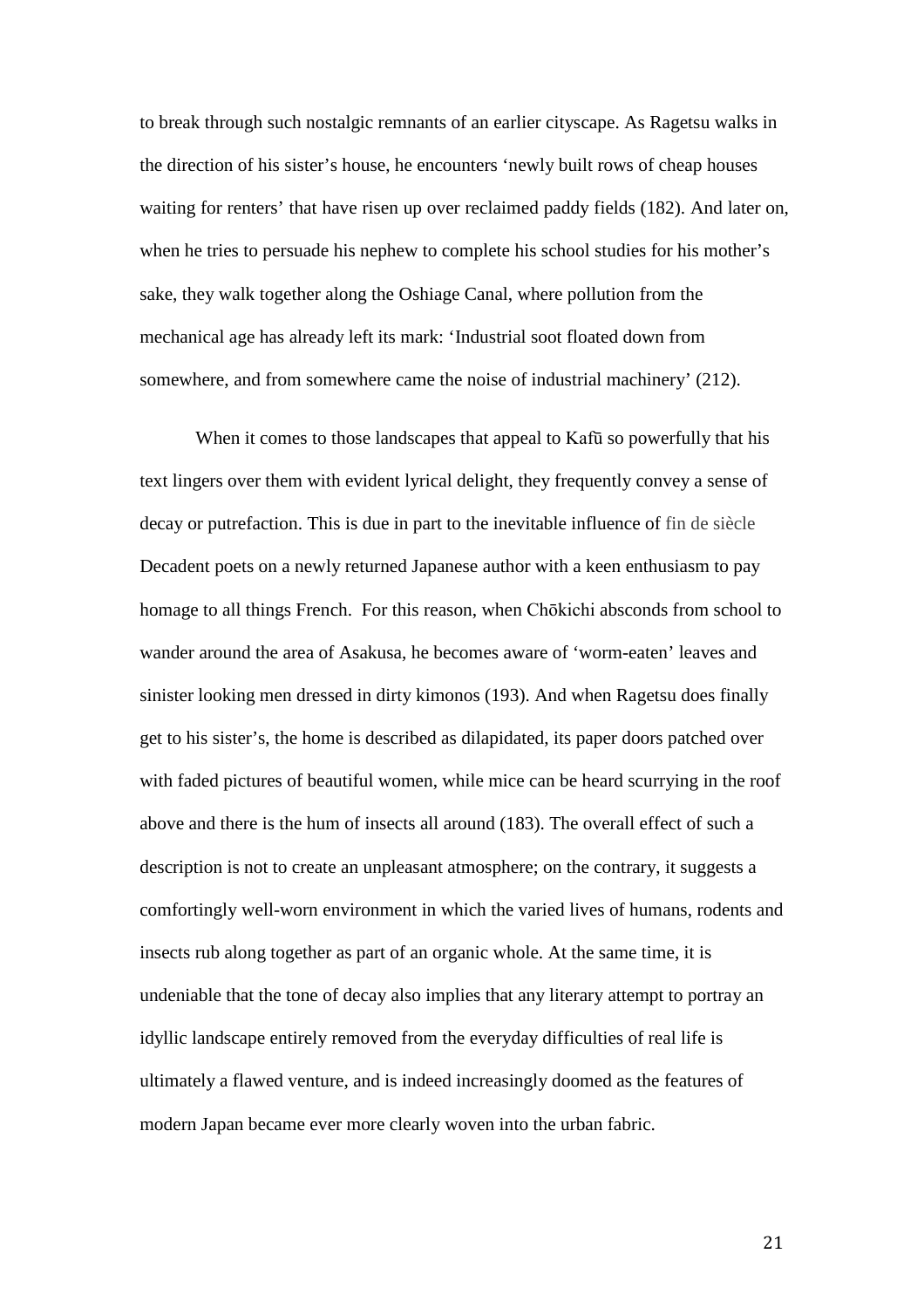Space also features significantly in its affect on the narrative's temporal flow. For instance, when Chōkichi is waiting for O-ito on Imado Bridge, this is simply the first of several points in the story where narrative movement—the question of what happens next—is suspended and the reader is invited to pause, and to contemplate aspects of the river from an overwhelmingly lyrical and visual perspective. As Chōkichi watches from the bridge, narrative progression gives way to painterly flourishes in the shape of 'thin lines of lightning' in the gathering darkness that illuminate the upper reaches of the river. Moreover, a viscous sensuality makes itself visible through reference to 'the wet stakes in the water, the bits of seaweed coming under the bridge on the flood tide' (188). There are, it is true, some signs of the bridge as a site of daily human activity when a couple of strolling singers pause to admire the moon before they move on towards the Yoshiwara – Tokyo's famed red-light district. However, a photograph of the same bridge taken by Kusabame Kinbei near the beginning of Meiji throws into question the extent to which even these figures should be interpreted as ordinary people in everyday space. The bridge is of the familiar traditional, wooden type that frequently appeared in earlier *ukiyoe* prints.[10](#page-3-0) In short, even apparently realistic strolling musicians could just as well be interpreted as figures drawn directly from the repertoire of traditional *shitamachi* characters.

Kafū takes great effort to blur boundaries between real and imaginary spaces, and this is nowhere more evident than in his depiction of Chōkichi's visits to the Miyatoza kabuki theatre. If Bachelard is right to suggest that spatial configurations like nests and shells lend shape to the intimate world of human desires, then the Miyatoza can be understood as a site that houses a similar body of hopes and aspirations. In fact, Bachelard directly addressed the symbolic significance of the theatre in a way that sheds useful light on the psychological impulses that drew Kafū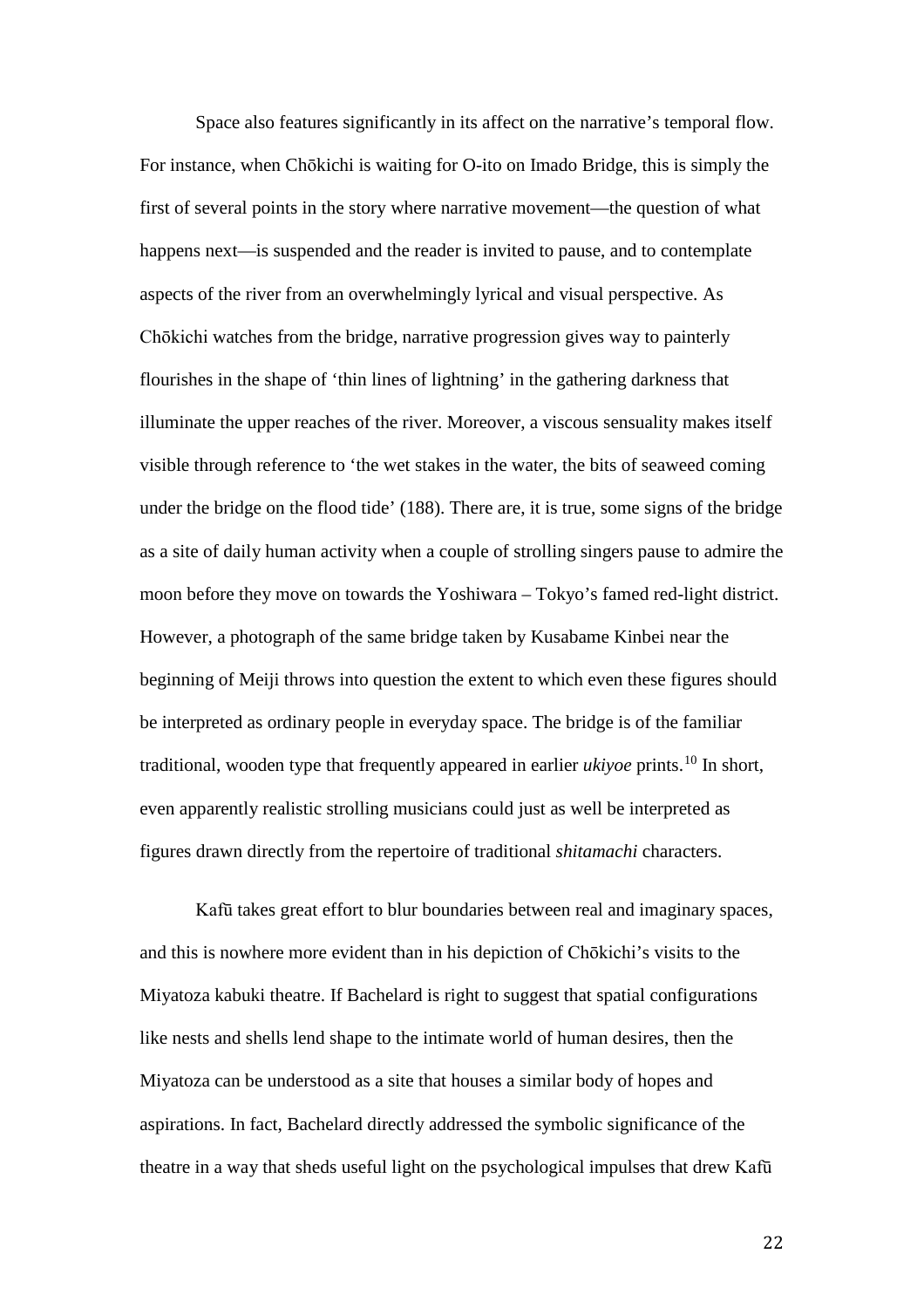to mark out a theatrical territory within his own story. Bachelard speaks of a 'theatre of the past' that is constituted by memory. Within this theatre,

the stage setting maintains the characters in their dominant roles. At times we think we know ourselves in time, when all we know is a sequence of fixations in the spaces of the being's stability – a being who does not want to melt away, and who, even in the past, when he sets out in search of things past, wants time to "suspend" its flight (Bachelard 1958: 8).

Mention of a yearning for stability bears close comparison with the literary search for a timeless native place (*furusato*) identified by Maeda Ai in Meiji fiction; it reflects a similarly profound desire to locate a predictable and protective 'home' safely outside of history as a means to guard against the traumatic and unforeseeable fissures of modern life. This is why Chōkichi finds such relief in escaping the harsh sunlight of early spring, and plunging into an enclosed theatrical world where (in Seidensticker's fine rendition) 'the warm, sour (*kusai*) smell of the theatre crowds pressed down from the yet darker regions above' (203). These crowds are populated not by ambitious Meiji individuals, but by refugees from a world beyond their control, uprooted ghosts whose only choice is to seek comfort in numbers.

The author uses this theatrical space to articulate a freedom of sorts by throwing into further question the distinctions between reality and artificiality, and the relative merits of both. From his vantage point in the Gods, Chōkichi observes a scene in which a courtesan gazes upon the moon, the outline of which is reproduced on stage by 'strings pulling away clouds to reveal a light, a large round hole in the black screen.' However, the clumsy amateurishness of this effect in no way detracts from its profound impact upon the young man. Quite the contrary, it allows him to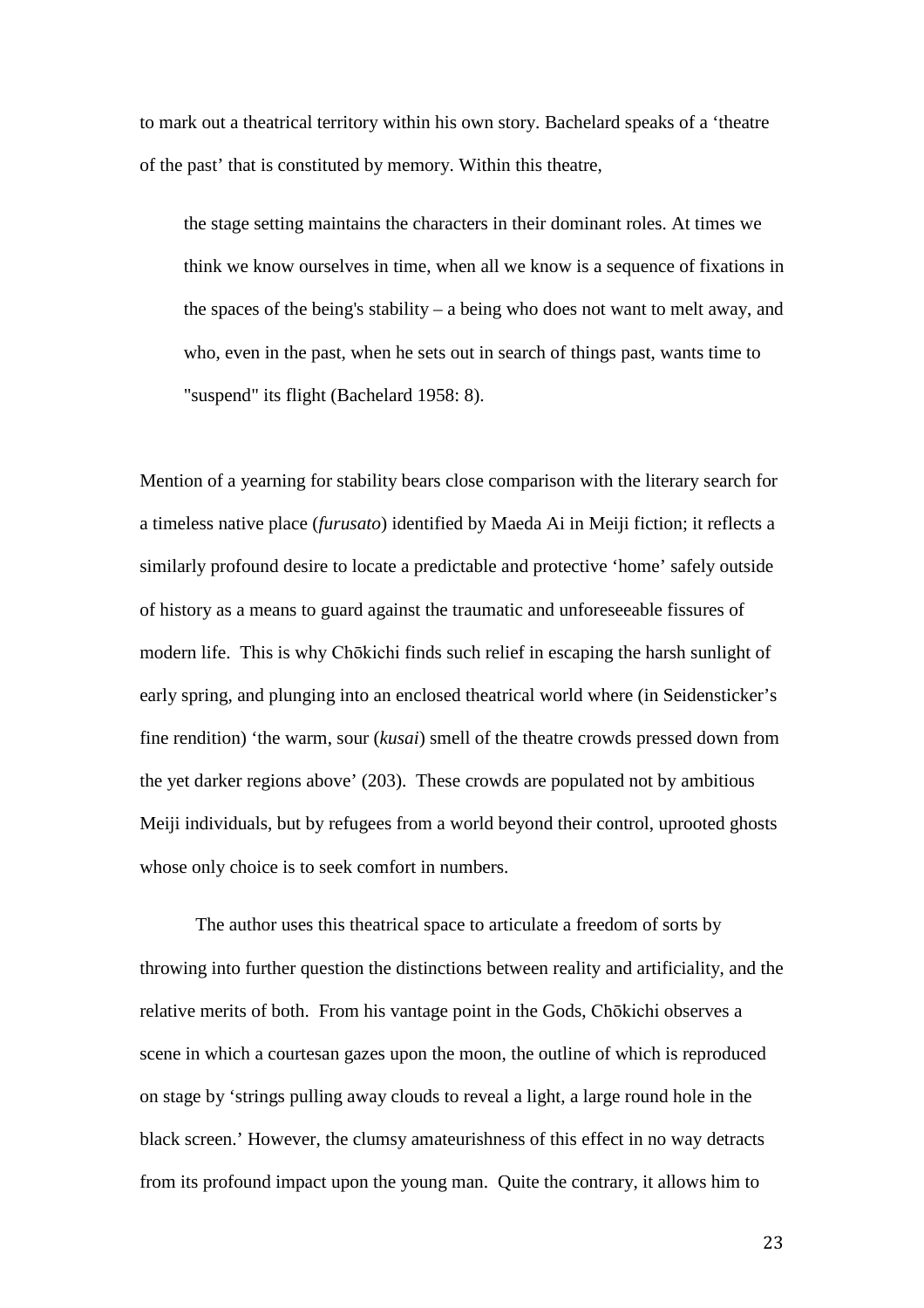re-evaluate earlier experiences in the 'real' world beyond the theatre's confines. Recalling how he too had looked up towards a bright moon from the Imado Bridge, the entirely artificial theatrical scene now before him appears to take on a more realistic aura, to the extent that 'the stage was no longer a stage.' It is perhaps only natural then that, after leaving the theatre and stopping for a moment on the very same bridge, he should brace himself against the bitter cold and mark the space by allowing a fragment of a traditional Jōruri (puppet theatre) ballad to issue from his throat (204- 205).

In fact, Chōkichi's first experience of the Miyatoza as a balm to 'ease the pain' proves so effective that he returns the following day. And during this second visit, the theatre's physical layout is highlighted in a way that further undermines any simple distinction between a fanciful theatrical space and the harsh reality of the wider world. As before, the young man is captivated by the stage performances, but this time he has become conscious of 'the lively balconies to the left and right of the theatre' (206). Paul Waley has painted a vivid portrait of the 'chat and banter' that took place among the audience at a kabuki theatre (1984: 180). Indeed, he suggests that these social interactions were almost as significant a part of the whole experience as the performance on stage. The theatres tended to be so dark that the actors' faces had to be lit by candles. Some wealthy spectators had boxes, but most people sat on mats 'in small compartments divided by narrow gangplanks' along which waiters delivered tea and refreshment to customers (Waley 1984: 180). Such a layout worked against any clear distinction between stage and auditorium. Indeed, the audience might be understood to have occupied a liminal position; they were not only paying customers from the outside world but also performers in their own right, both watching and being watched by other groups of viewers within the theatre itself. No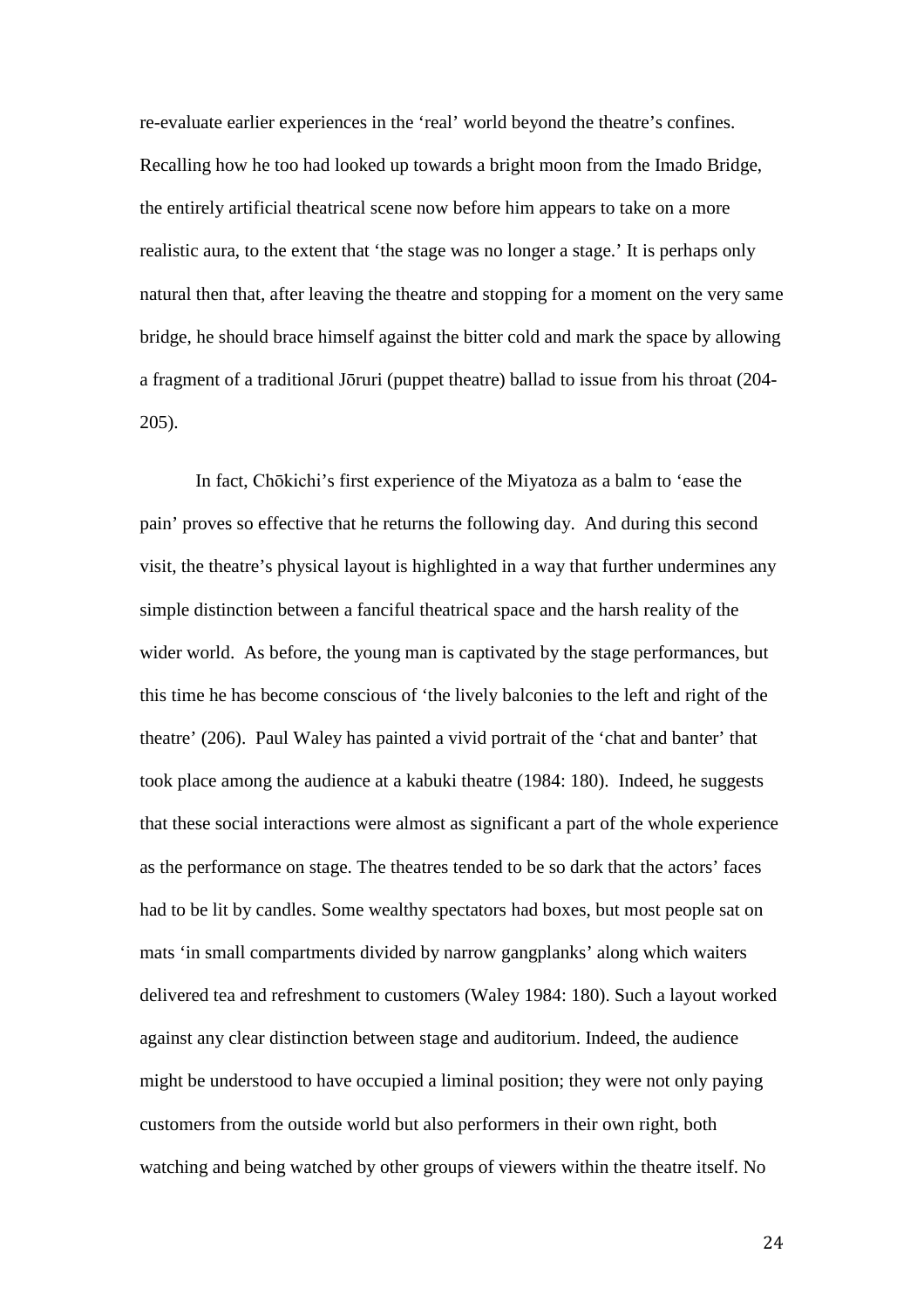wonder that Chōkichi should have been drawn to the potential delights of an acting career, which offered the opportunity to play out a predictable and defined role in a world where the endings were already known.<sup>[11](#page-3-1)</sup>

But it is also possible to interpret the spatial interaction between theatrical and external worlds from another angle. After kabuki theatres were banished to the Asakusa district in 1841, the area quickly became a haven for all sorts of performing arts, so that kabuki theatres jostled for space with puppet theatres. The Miyatoza, which continued right up until World War Two, stood out as 'a stronghold of the untainted kabuki of Edo, a theater for kabuki connoisseurs'(Waley 1984: 178).Kafū, who should definitely be counted as an aficionado, would have been very aware that the district in which the theatre was located formed the backdrop to some of kabuki's most popular productions. This linkage between the worlds both inside and outside the theatre building only increases a sense that the theatrical space should be understood less as a site of retreat from reality, and more as an active springboard of engagement, a kind of willful artistic bleeding into the surrounding environment. In this sense, the characters in 'The River Sumida' occupy an intriguing middle ground between aesthetic representation and lived experience.

Examining Kafū's story from the perspective of space and time is only one possible critical approach. Even in terms of spatial configurations, I have certainly not exhausted all possibilities. But let me conclude by pointing to a broader picture of how space and time relate to this specific story written in the first decade of the twentieth century. Bachelard's exploration of intimate places seems to have been driven by a desire to uncover a pleasurable sense of where one belongs. However, in the Japanese context the very concept of home is particularly problematic. As far as literary production is concerned, the loss of a fixed sense of belonging became a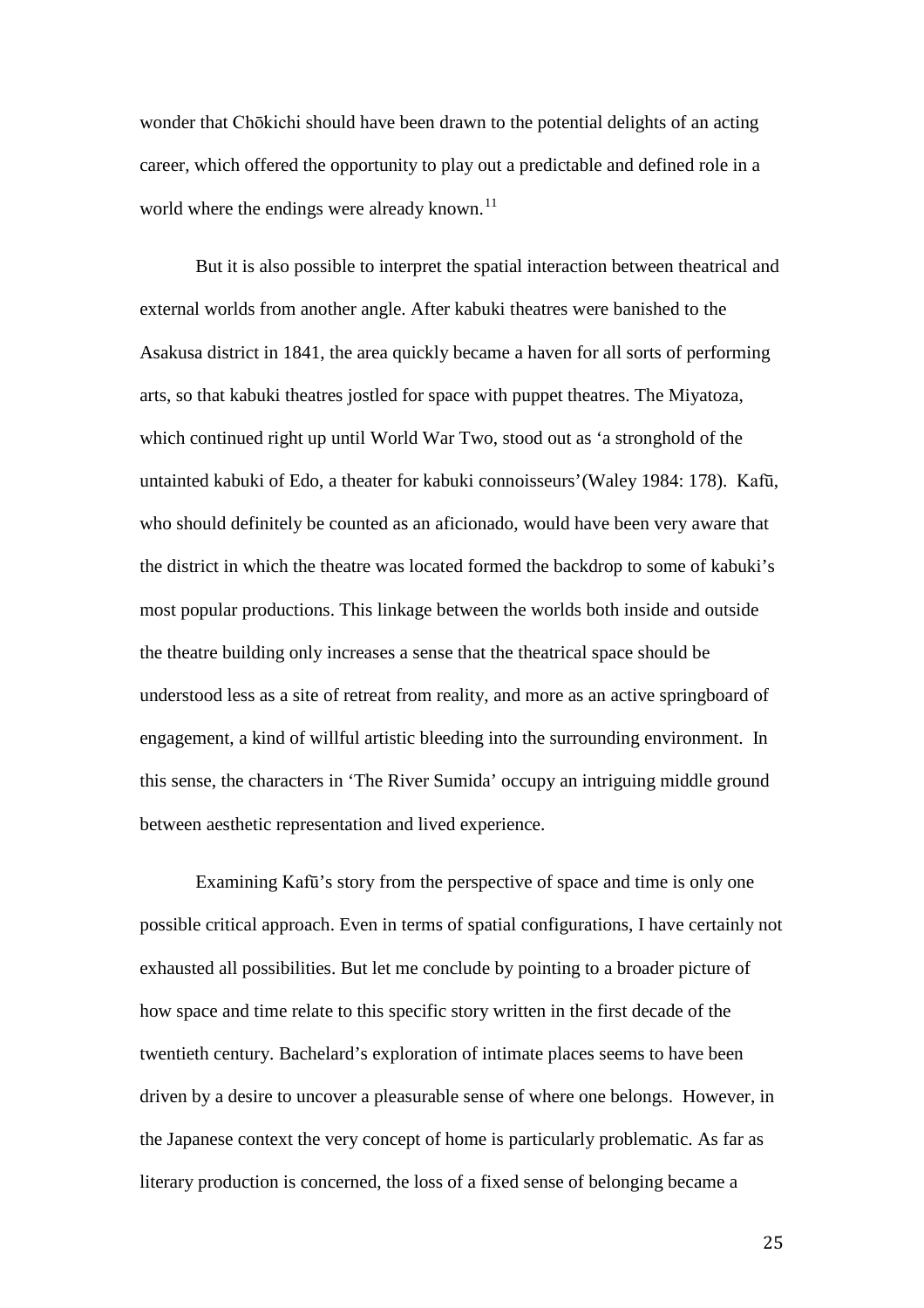powerful inspiration for modern Japanese writers to try and make sense of their own time and place through language. In Kafū's literature, there are certainly legitimate grounds for finding fault in the way he too easily differentiates the old and the new, and tries to set up an overly simplistic contrast between a supposedly authentic Japanese past and a shallow and insubstantial modernity. However, from a more sympathetic perspective, 'The River Sumida' may be read as a serious attempt to give shape to the traumatic events that informed his age.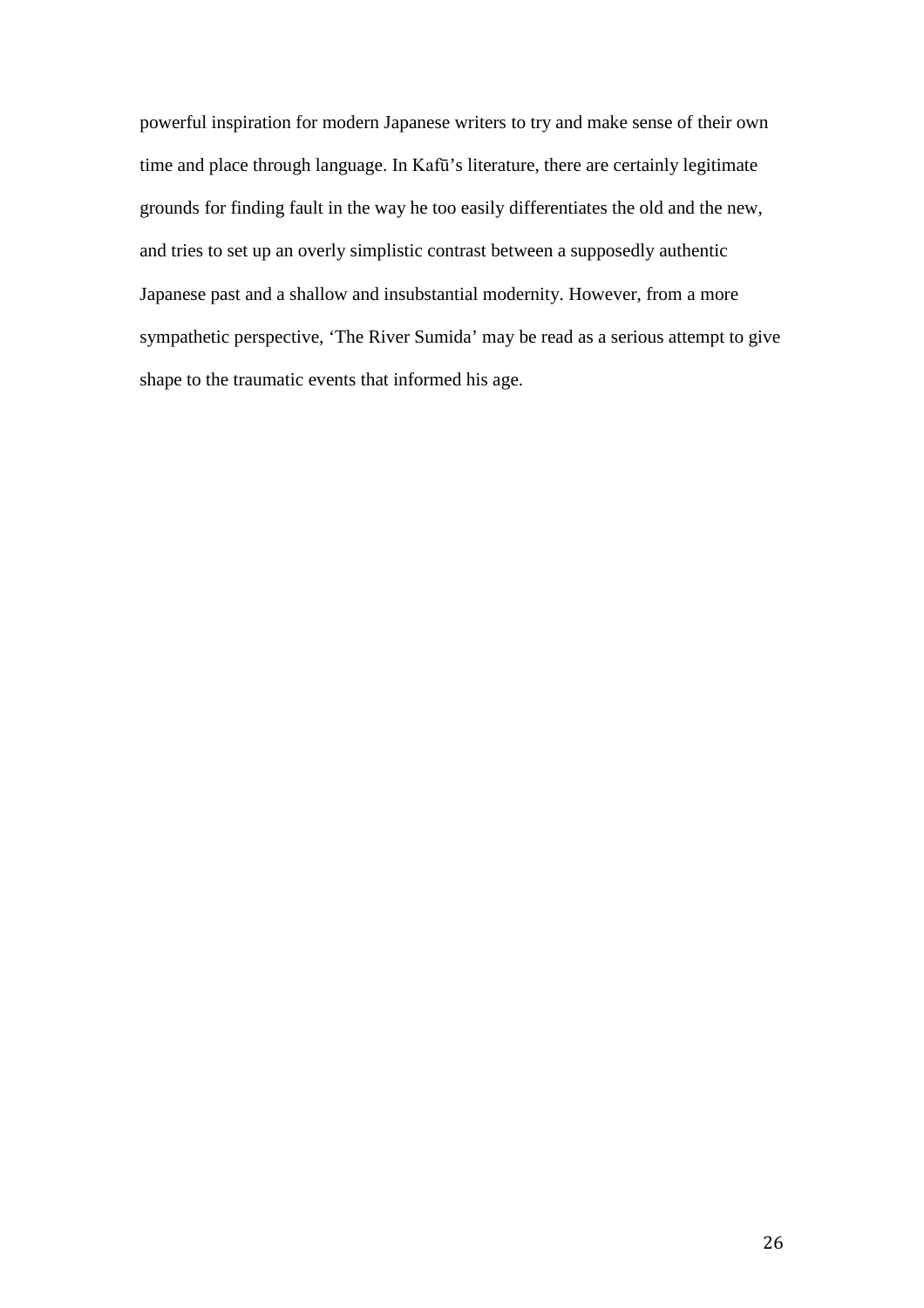#### BIBLIOGRAPHY

Amano, Ikuho (2013) *Decadent Literature in Twentieth-Century Japan: Spectacles of Idle Labor*. New York: Palgrave Macmillan.

Bachelard, Gaston (1994) *The Poetics of Space*. Boston: Beacon Press Books.

Benjamin, Walter (2006) *The Writer of Modern Life: Essays on Charles Baudelaire*, ed. Michael Jennings, Cambridge: Harvard University Press.

Caruth, Cathy (1996) *Unclaimed Experience: Trauma, Narrative, and History*. Baltimore: Johns Hopkins University Press.

de Certeau, Michel (1988) *The Practice of Everyday Life,* London: Blackwell.

Dodd, Stephen (2004) *Writing Home: Representations of the Native Place in Modern* 

*Japanese Literature*. Cambridge: Harvard University Asia Center.

Foucault, Michel (1986) 'Of Other Space', *diacritics*, 16, no. 1: 22-27.

Harvey, David (1989) *The Urban Experience* London: Blackwell.

Hashizume Shinya (2006) *Modanizumu no Nippon*, Tokyo: Kadokawa shoten.

Hasumi Shigehiko (1978) *Fūkō, Dōrūzu, Derida*. Tokyo: Asahi shuppansha.

Hutchinson, Rachael (2011) *Nagai Kafu's Occidentalism: Defining the Japanese Self*. Albany,

NY: State University of New York Press.

Isoda Kōichi (1979) *Shisō toshite no Tōkyō*, Tokyo: Kokubunsha.

Jinnai Hidenobu (1985) *Tōkyō no kūkan jinruigaku*, Chikuma shobō.

Kamens, Edward (1997) *Utamakura, allusion, and intertextuality in traditional* 

*Japanese poetry*, New Haven, CT : Yale University Press.

Karatani Kōjin (1993) *Origins of Modern Japanese Literature* (ed. Brett de Bary), Durham: Duke University Press.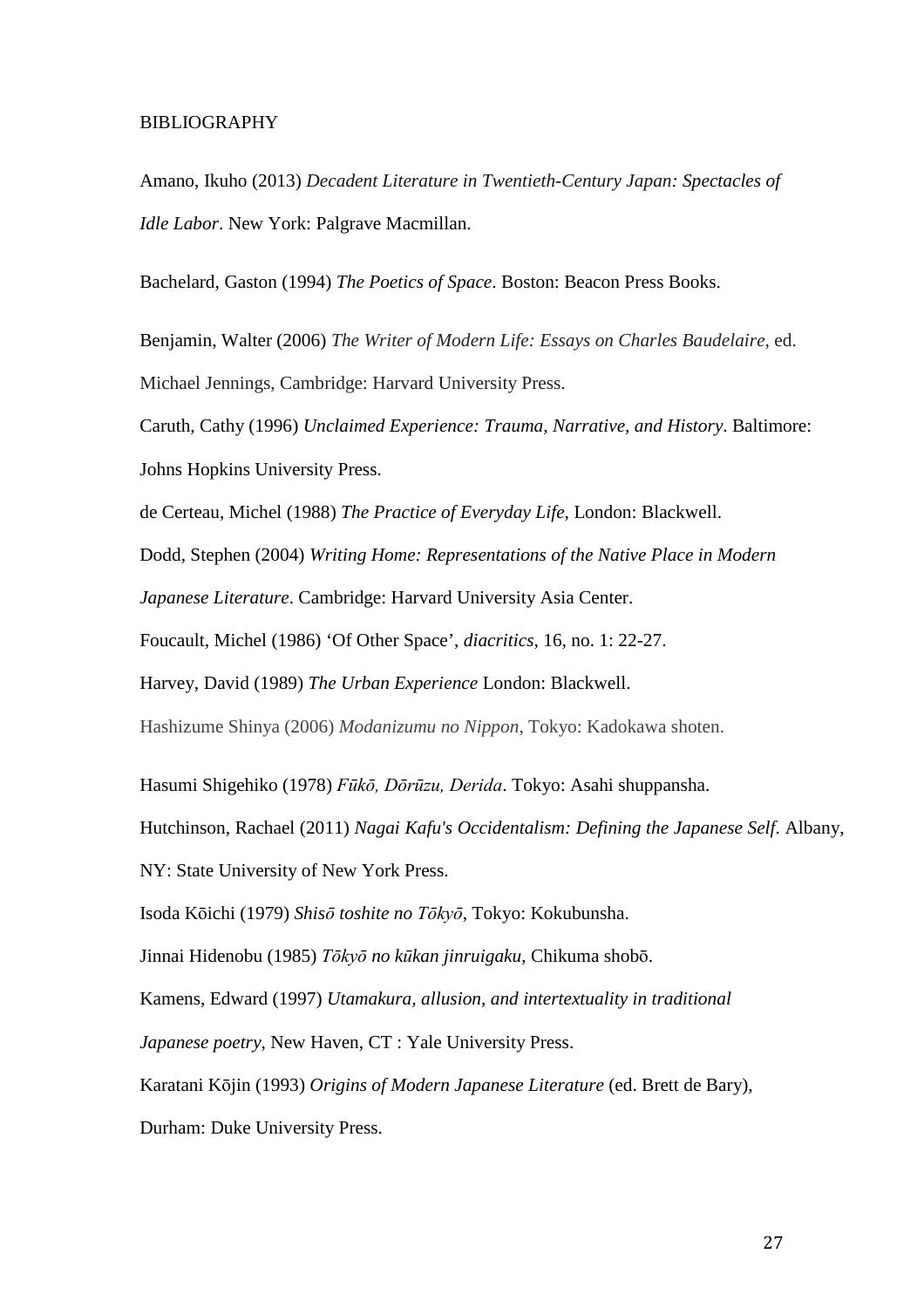Kawamoto Saburô (1990) *Taishô gen'ei*, Tokyo: Shinchôsha.

Kawamoto Saburô, Unno Hiroshi and Suzuki Sadami, eds. (1989-1991) *Modan toshi bungaku*, 10 vols., Tokyo: Heibonsha.

Keene, Donald (1984) *Dawn to the West*, New York: Holt, Rinehart and Winston. Kobayashi Hideo, *Kobayashi Hideo zenshū* (1968) vol.3, Tokyo: Shinchōsha.

Lefebvre, Henri (1991) *The Production of Space*, Oxford: Blackwell.

Maeda Ai (1990) 'Tekusuto no yūtopia,' in *Maeda Ai chosaku shū*, vol. 6, Tokyo: Chikuma shobō.

Maeda Ai (2004) *Text and the City: Essay on Japanese Modernity*, Durham: Duke University Press.

Mertz, John (2003) *Novel Japan: Spaces of Nationhood in Early Meiji Narrative, 1870-88*, Ann Arbor: Center for Japanese Studies, University of Michigan.

Nagasaki University Library, *Metadata Database of Japanese Old Photographs in* 

*Bakumatsu-Meiji Period*, 2004-2005, [http://oldphoto.lb.nagasaki-](http://oldphoto.lb.nagasaki-u.ac.jp/en/target.php?id=124)

[u.ac.jp/en/target.php?id=124,](http://oldphoto.lb.nagasaki-u.ac.jp/en/target.php?id=124) last date accessed  $10^{th}$  April 2015.

Rabson, Steve (1982) 'Nagai Kafu: The River Sumida', in Thomas E. Swann and Kinya

Tsuruta (eds), *Approaches to the modern Japanese short story*. Tokyo: University of Waseda Press, pp.225-232.

Seidensticker, Edward. *Kafū the Scribbler: The Life and Writings of Nagai Kafū, 1879-1959*, Stanford: Stanford University Press.

Shirane, Haruo (1998) *Traces of Dreams: Landscape, Cultural Memory, and the Poetry of Bashō*, Stanford: Stanford University Press.

Simmel, Georg (1971) 'The Metropolis and Mental Life,' in *On Individuality and Social Forms*, Chicago: University of Chicago Press, 324-339.

Soja, Edward (1989) *Postmodern Geographies: the Reassertion of Space in Critical Social*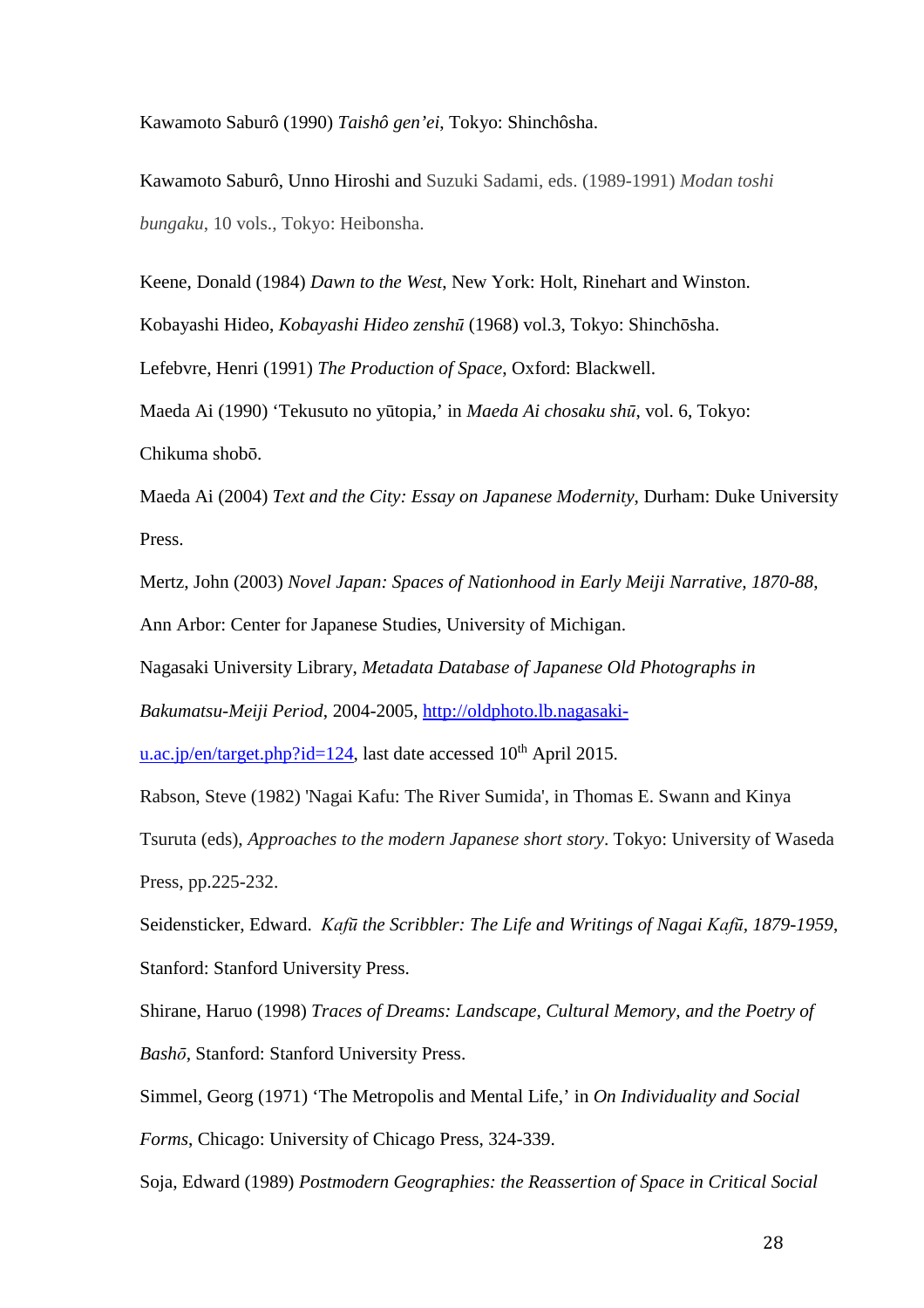## *Theory*, London: Verso.

Suzuki Sadami (1992) *Modan toshi no hyôgen: jiko, gensô, josei*, Tokyo: Hakuchisha.

Unno Hiroshi (1985) *Modan toshi shûyû: Nihon no 20-nendai o tazunete*, Tokyo:

Chûô kôron sha.

Waley, Paul (1984) *Tokyo Now and Then: An Explorer's Guide, New York: Weatherhill*

Washburn, Dennis (2007) *Translating Mount Fuji: Modern Japanese Fiction and the Ethics* 

*of Identity*, New York: Columbia University Press.

**NOTES** 

<sup>&</sup>lt;sup>1</sup> Donald Keene (1984) describes the strong impact on Japan of Western literary texts during late Tokugawa and Early Meiji, especially Chapter 3, 'The Age of Translation,' pp. 55-75. John Mertz (2003: 101-6) discusses the importance of translations of English literature from the late 1870s in shaping the Japanese understanding of modernity.

<sup>2</sup> Lefebvre's *The Production of Space* (1974) explores space as a socially constructed environment rather than as some natural pre-existing phenomenon. David Harvey's *The Urban Experience* (1989) argues that, under a capitalist regime, money acts as a mediator of commodity exchange to give shape and meaning to our very understanding of space and time in the urban environment (164). Edward Soja's *Postmodern Geographies* (1989) critiques orthodox Marxist ideas by calling for a reevaluation of the balance between space and time, and for the development of a spatial hermeneutic.

<sup>&</sup>lt;sup>3</sup> See, for instance, his article 'A Left Within the Place of Nothingness,' in New Left Review 5 (September-October 2000).

<sup>5</sup> For a detailed examination of Japanese *meisho* and *utamakura*, see Edward Kamens (1997). Shirane (1998) provides details of Bashō's travels through Japan.

<sup>6</sup> *Kobayashi Hideo zenshū* (1968) vol.3, Tokyo: Shinchōsha: pp.31-32.

<sup>7</sup> Stephen Dodd discusses in detail the traumatic cultural and social upheavals of the Meiji period in his book, *Writing Home*. For an analysis of Miyazaki Koshoshi's 'Kikyorai,' see p.18 and p. 26.

<sup>&</sup>lt;sup>8</sup> In this section, page references correspond to Edward Seidensticker's translation of the story in *Kafū the Scribbler* (1965). In addition to what is found in Seidensticker's book, other critics who have done close readings of 'Sumidagawa' include Steve Rabson's 1982 article, 'Nagai Kafu: The River Sumida.'

<sup>9</sup> For a detailed analysis of Kafū's view of the West, see Rachael Hutchinson (2011)*.* Dennis Washburn (2007) deals extensively with the question of authenticity in